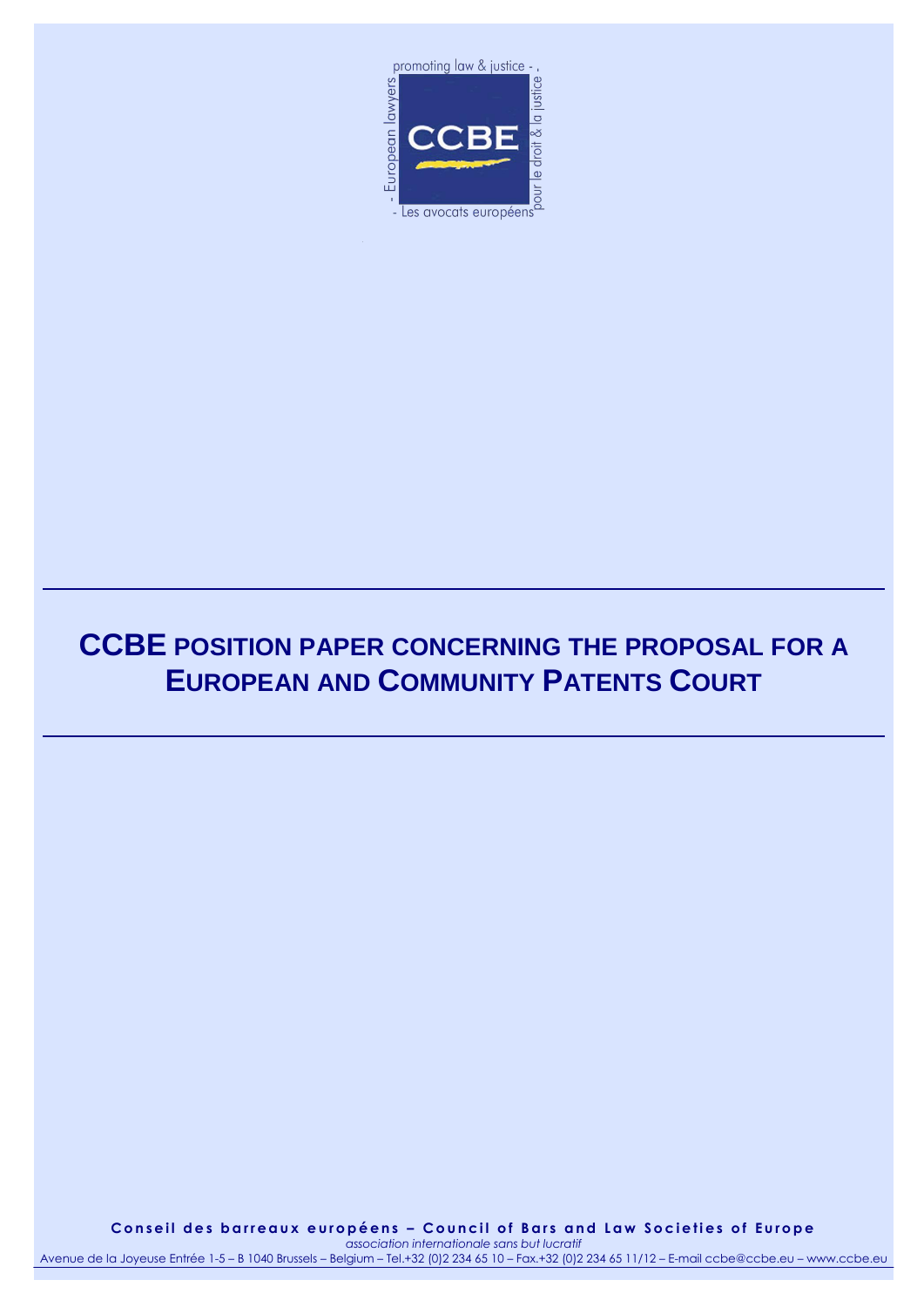## **CCBE position paper concerning the proposal for a European and Community Patents Court**

#### **Introduction**

The Council of Bars and Law Societies of Europe (CCBE) represents more than 700,000 European lawyers through its member Bars and Law Societies of the European Union and the European Economic Area. In addition to membership from EU Bars, it has also associate and observer representatives from a further ten European countries' Bars.

The CCBE has created a Working Group on Patents, made up experts from a number of Member States. This Working Group is following the discussions taking place at a Council level concerning the proposal for a European Union Patent Court. The CCBE, in February 2009, submitted a position paper on Article 28 "Representation" (attached again for convenience).

The present paper contains views of the CCBE on a number of aspects of the proposal for a European Union Patent Court. The CCBE will submit additional views in the future on a number of other aspects, for example, the relationship between national patent system and the European patent system, the European Patent Court and the Community patent, the role of the European Court of Justice, language issues and forum shopping.

#### General comments

The CCBE generally welcomes the idea of the Commission to establish a court system which enables the assertion of European patents and future Community patents uniformly for the territory of all EU Member States. Even if in practice only a few cases have given rise to the necessity of asserting the same patent against the same presumed infringer in more than one jurisdiction (usually it is sufficient to assert one national patent in one jurisdiction in order to re-establish law and order) it appears to make sense to pave the way for a simplified enforcement of European patents in different jurisdictions.

#### Comments on specific Articles:

The CCBE would like to make comments on the following articles (based on Council Paper 7928/09, PI 23, COUR 29 of 23 March 2009).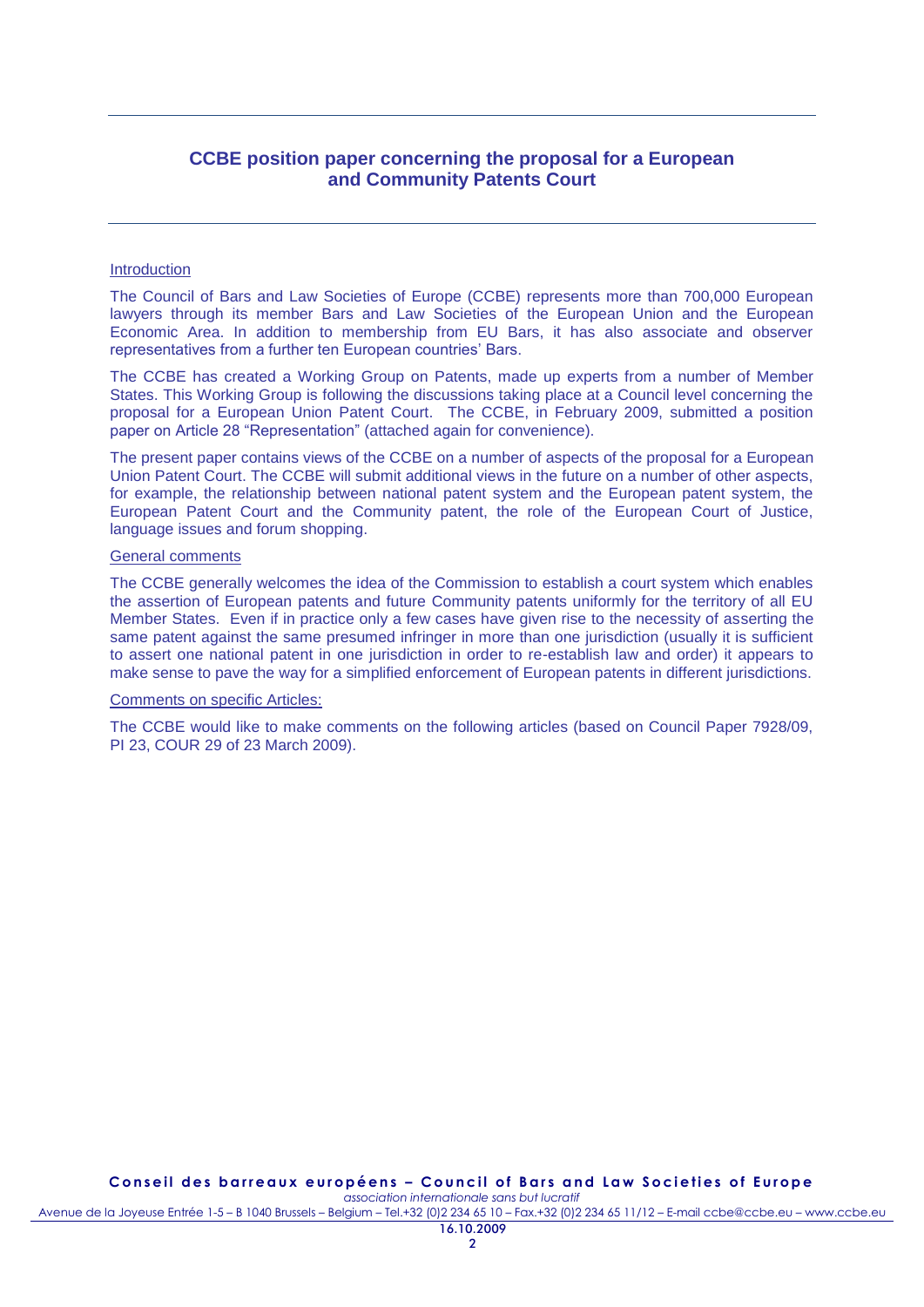| <b>COUNCIL TEXT</b>                                                                                                                                                                                                                                                                                                                                                                                                                                                                                                                                                                                                                                                              | <b>CCBE COMMENTS</b>                                                                                                                                                                                                                                                                                                                                                                                                                                                                                                                                                                                                                                                                                                                                                                                                                                                                                                                                                                      |
|----------------------------------------------------------------------------------------------------------------------------------------------------------------------------------------------------------------------------------------------------------------------------------------------------------------------------------------------------------------------------------------------------------------------------------------------------------------------------------------------------------------------------------------------------------------------------------------------------------------------------------------------------------------------------------|-------------------------------------------------------------------------------------------------------------------------------------------------------------------------------------------------------------------------------------------------------------------------------------------------------------------------------------------------------------------------------------------------------------------------------------------------------------------------------------------------------------------------------------------------------------------------------------------------------------------------------------------------------------------------------------------------------------------------------------------------------------------------------------------------------------------------------------------------------------------------------------------------------------------------------------------------------------------------------------------|
| Article 3<br>Scope of application<br>This Agreement shall apply to any:<br>(a) Community patent;<br>(b) supplementary protection certificate issued<br>for a patent;<br>(c) compulsory licence in respect of a<br>Community patent;<br>(d) European patent which has not yet lapsed<br>at the date referred to in Article 59 or was<br>granted after that date, without prejudice to<br>Article 58; and<br>(e) application for a patent which is pending at<br>the date referred to in Article 59 or filed<br>after that date.                                                                                                                                                   | <b>Article 3</b><br><b>CCBE</b> comment: This Article mentions<br>compulsory licences in respect of a Community<br>patent but not compulsory licenses (or indeed<br>licences of right) under European patents. The<br>CCBE would like to know whether this is<br>deliberate on the grounds that the rules for<br>compulsory licensing vary from state to state?                                                                                                                                                                                                                                                                                                                                                                                                                                                                                                                                                                                                                           |
| Article 5<br>The Court of First Instance<br>(1) The Court of First Instance shall comprise a<br>central division as well as local and regional<br>divisions.<br>(2) A local division shall be set up in a<br>Contracting State upon its request in accordance<br>with the Statute.<br>(3) An additional local division shall be set up in a<br>Contracting State upon its request when more<br>than one hundred patent cases per calendar year<br>have been commenced in that Contracting State<br>during three successive years prior to or<br>subsequent to the date referred to in Article 59.<br>The number of divisions in one Contracting State<br>shall not exceed three. | Article $5(3)$<br>CCBE comment: In some jurisdictions each<br>disputed patent is assigned a separate case,<br>whereas in other jurisdictions several patents can<br>be litigated in a single "case" (e.g. in telecoms<br>cases there is no reason why 15 or more patents<br>should not all be included in a single set of<br>proceedings). The CCBE believes that this article<br>could be amended to read "An additional local<br>division shall be set up in a Contracting State<br>upon its request when more than one hundred<br>patents are the subject of cases commenced per<br>calendar year in that Contracting State during<br>three successive years."<br>CCBE comment: It is unclear what the words<br>"prior to or subsequent to the date referred to in<br>article 59" mean. All dates are prior to or<br>subsequent to any date. The wording could be<br>read as excluding any three year period which<br>spans the date referred to in Article 59. - is that<br>intended? |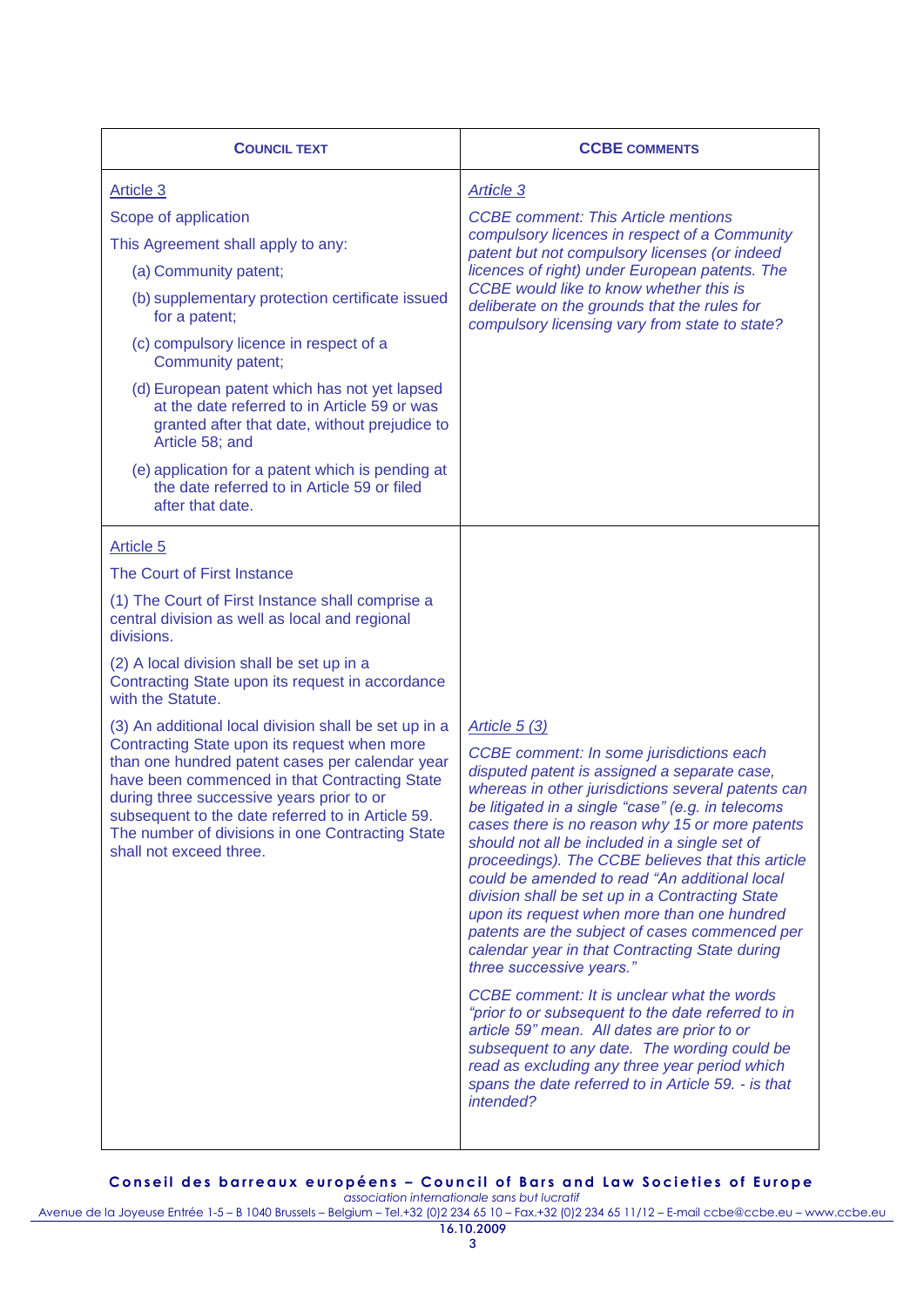| <b>COUNCIL TEXT</b>                                                                                                                                                                                                                                                                                                                                                                                                                                                                                                                               | <b>CCBE COMMENTS</b>                                                                                                                                                                                                                                                                                                                                                                                                                                                                                                              |
|---------------------------------------------------------------------------------------------------------------------------------------------------------------------------------------------------------------------------------------------------------------------------------------------------------------------------------------------------------------------------------------------------------------------------------------------------------------------------------------------------------------------------------------------------|-----------------------------------------------------------------------------------------------------------------------------------------------------------------------------------------------------------------------------------------------------------------------------------------------------------------------------------------------------------------------------------------------------------------------------------------------------------------------------------------------------------------------------------|
| (4) A Contracting State hosting a local division<br>shall designate its seat and provide the facilities<br>necessary for that purpose.                                                                                                                                                                                                                                                                                                                                                                                                            |                                                                                                                                                                                                                                                                                                                                                                                                                                                                                                                                   |
| (5) A regional division shall be set up for two or<br>more Contracting States, upon their request in<br>accordance with the Statute. Such Contracting<br>States shall designate the seat(s) of the division<br>concerned. The regional division may hear cases<br>in multiple locations.                                                                                                                                                                                                                                                          |                                                                                                                                                                                                                                                                                                                                                                                                                                                                                                                                   |
| (6) The central division shall have its seat in [].                                                                                                                                                                                                                                                                                                                                                                                                                                                                                               |                                                                                                                                                                                                                                                                                                                                                                                                                                                                                                                                   |
| Article 6<br>Composition of the panels of the Court of First<br>Instance                                                                                                                                                                                                                                                                                                                                                                                                                                                                          |                                                                                                                                                                                                                                                                                                                                                                                                                                                                                                                                   |
| (1) Any panel of the Court of First Instance shall<br>have a multinational composition. Without<br>prejudice to paragraph 5 and to Article 15a,<br>paragraph 2, it shall sit in a composition of three<br>judges.                                                                                                                                                                                                                                                                                                                                 | Article $6(1)$<br>CCBE comment: It is unclear why this article<br>refers to "any panel" rather than "every panel".                                                                                                                                                                                                                                                                                                                                                                                                                |
| (2) Any panel of a local division shall sit in a<br>composition of two permanent judges, who shall<br>be nationals of the Contracting State hosting the<br>division concerned, and one judge from the Pool<br>of Judges.                                                                                                                                                                                                                                                                                                                          |                                                                                                                                                                                                                                                                                                                                                                                                                                                                                                                                   |
| (3) In a Contracting State where during a period<br>of three successive years more than fifty patent<br>cases per calendar year have been commenced<br>at first instance, the third judge referred to in<br>paragraph 2 shall serve on a permanent basis at<br>the local division. In other Contracting States a<br>judge shall be allocated from the Pool of Judges<br>to the local division on a case by case basis.                                                                                                                            |                                                                                                                                                                                                                                                                                                                                                                                                                                                                                                                                   |
| (4) Any panel of a regional division shall sit in a<br>composition of two permanent judges chosen<br>from a regional list of judges, who shall be<br>nationals of the Contracting States concerned,<br>and one judge from the Pool of Judges who shall<br>not be a national of the Contracting States<br>concerned.                                                                                                                                                                                                                               |                                                                                                                                                                                                                                                                                                                                                                                                                                                                                                                                   |
| (5) Without prejudice to paragraphs 2 and 4, any<br>panel of a local or regional division may request,<br>where appropriate, and after having heard the<br>parties, the President of the Court of First<br>Instance to allocate from the Pool of Judges a<br>technically qualified judge with qualifications and<br>experience in the field of technology concerned.<br>In cases where such a technically qualified judge<br>is allocated, no further technically qualified judge<br>has to be allocated under Article 15a, paragraph<br>$2(a)$ . | Article 6(5)<br>CCBE comment: What thought has been given to<br>the availability of "technically qualified judges with<br>qualifications and experience in the field of<br>technology concerned"? As inventions become<br>ever more sophisticated and specialised, the<br>number of distinct fields of technologies<br>continues to grow. It is not difficult to imagine a<br>situation where, for example in the fields of<br>telecoms, a legally qualified judge with, for<br>example, a first degree in natural sciences would |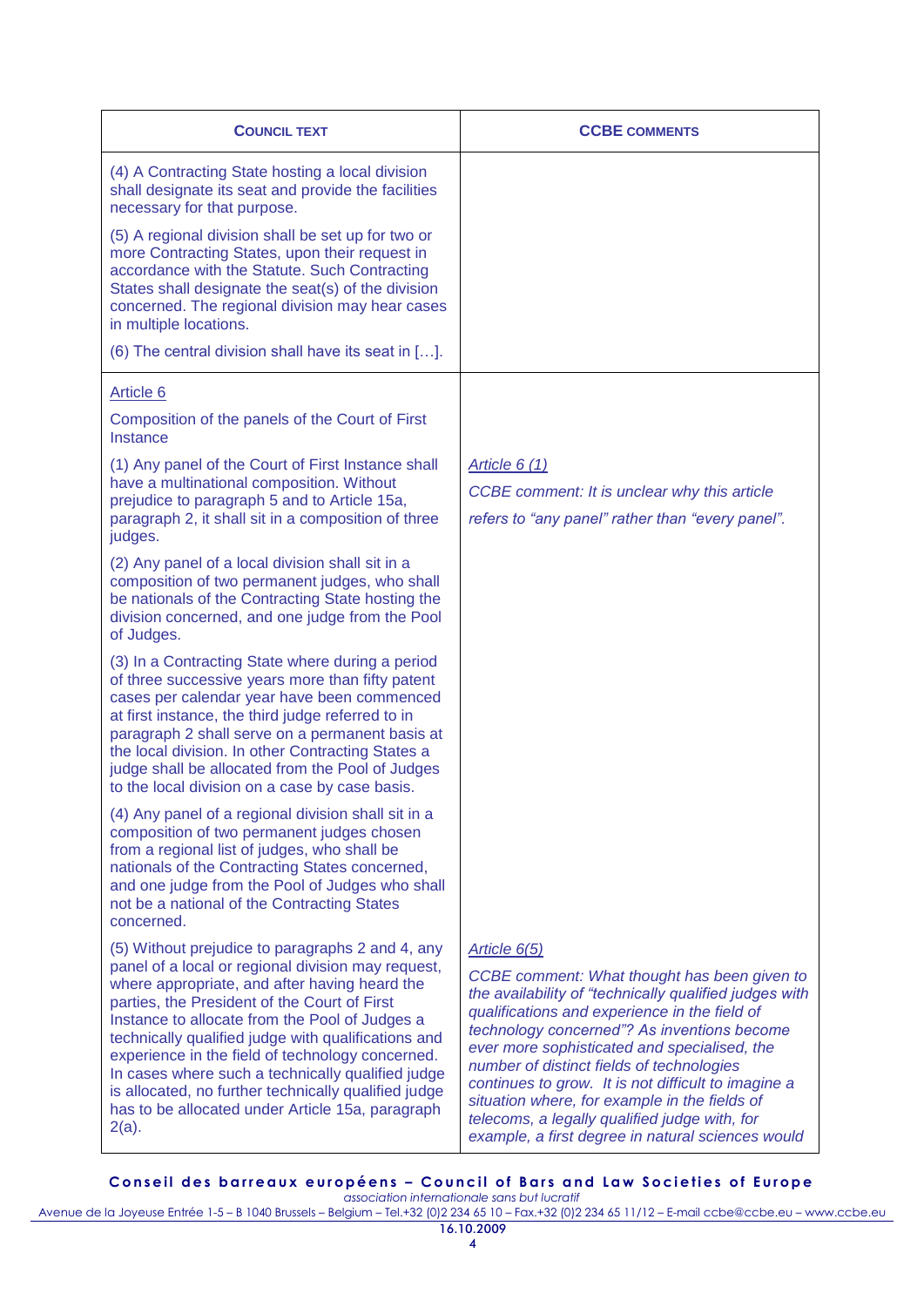| <b>COUNCIL TEXT</b>                                                                                                                                                                                          | <b>CCBE COMMENTS</b>                                                                                                                                                                                                                                                                                                                                                                                                                                                                                                                                                                                                                                                                                                                                        |
|--------------------------------------------------------------------------------------------------------------------------------------------------------------------------------------------------------------|-------------------------------------------------------------------------------------------------------------------------------------------------------------------------------------------------------------------------------------------------------------------------------------------------------------------------------------------------------------------------------------------------------------------------------------------------------------------------------------------------------------------------------------------------------------------------------------------------------------------------------------------------------------------------------------------------------------------------------------------------------------|
|                                                                                                                                                                                                              | be as well or better able to deal with the<br>technology relating to, for example, 2G or 3G<br>mobile telephone patents that a "technically"<br>qualified judge" who might have a PhD in the<br>general area of electronics or information<br>technology but had never studied the details of<br>mobile phone technology. Whilst it is clear that a<br>number of part-time technical judges are<br>envisaged, each of them will have to be available<br>when required and will need not only the relevant<br>qualifications and experience in the fields of<br>technology concerned but also the necessary<br>understanding of Civil Law in general and the law<br>of patents in particular.                                                                |
|                                                                                                                                                                                                              | CCBE comment: Should the final sentence of<br>Article 6 (5) read "no further technically qualified<br>judge may be allocated" rather than "has to be<br>allocated"?                                                                                                                                                                                                                                                                                                                                                                                                                                                                                                                                                                                         |
| (6) Any panel of the central division shall sit in a                                                                                                                                                         | Article 6 (6)                                                                                                                                                                                                                                                                                                                                                                                                                                                                                                                                                                                                                                                                                                                                               |
| composition of two legally qualified judges and<br>one technically qualified judge allocated from the<br>Pool of Judges with qualifications and experience<br>in the field of technology concerned.          | CCBE comment: This appears to imply that the<br>central division will always sit with one technically<br>qualified judge whereas local and regional<br>divisions may sit with just legally qualified judges.<br>Why is this proposed?                                                                                                                                                                                                                                                                                                                                                                                                                                                                                                                       |
| (7) Without prejudice to paragraphs 1 to 6 and in                                                                                                                                                            | <b>Article 6 (7)</b>                                                                                                                                                                                                                                                                                                                                                                                                                                                                                                                                                                                                                                                                                                                                        |
| accordance with the Rules of Procedure, parties<br>may agree to have their case heard by a single<br>judge.                                                                                                  | CCBE comment: Can the parties agree to have<br>their case heard by a single technical judge? Or<br>should a single judge always be legally qualified?<br>If so, this should be made explicit.                                                                                                                                                                                                                                                                                                                                                                                                                                                                                                                                                               |
| (8) Any panel of the Court of First Instance shall<br>be chaired by a legally qualified judge.                                                                                                               |                                                                                                                                                                                                                                                                                                                                                                                                                                                                                                                                                                                                                                                                                                                                                             |
| <b>Article 7</b>                                                                                                                                                                                             |                                                                                                                                                                                                                                                                                                                                                                                                                                                                                                                                                                                                                                                                                                                                                             |
| The Court of Appeal                                                                                                                                                                                          |                                                                                                                                                                                                                                                                                                                                                                                                                                                                                                                                                                                                                                                                                                                                                             |
| (1) Any panel of the Court of Appeal shall sit in a<br>multinational composition of five judges. It shall<br>sit in a composition of three legally qualified<br>judges and two technically qualified judges. | Article 7(1)<br>CCBE comment: This does not appear to specify<br>that the technically qualified judges should be<br>technically qualified in the relevant field of<br>technology. It is the view of the CCBE that all the<br>judges on a patent case should be people with<br>experience of handling cases in the relevant<br>technical area. The ability to handle technical<br>issues should not be a skill that can or should be<br>confined to a sub-set of the judges on the panel,<br>who could otherwise have a disproportionate<br>influence on the decision. The strong preference<br>is that all judges who handle patent cases should<br>be willing and able to grapple with the technical<br>and legal aspects of the case. This ability can be |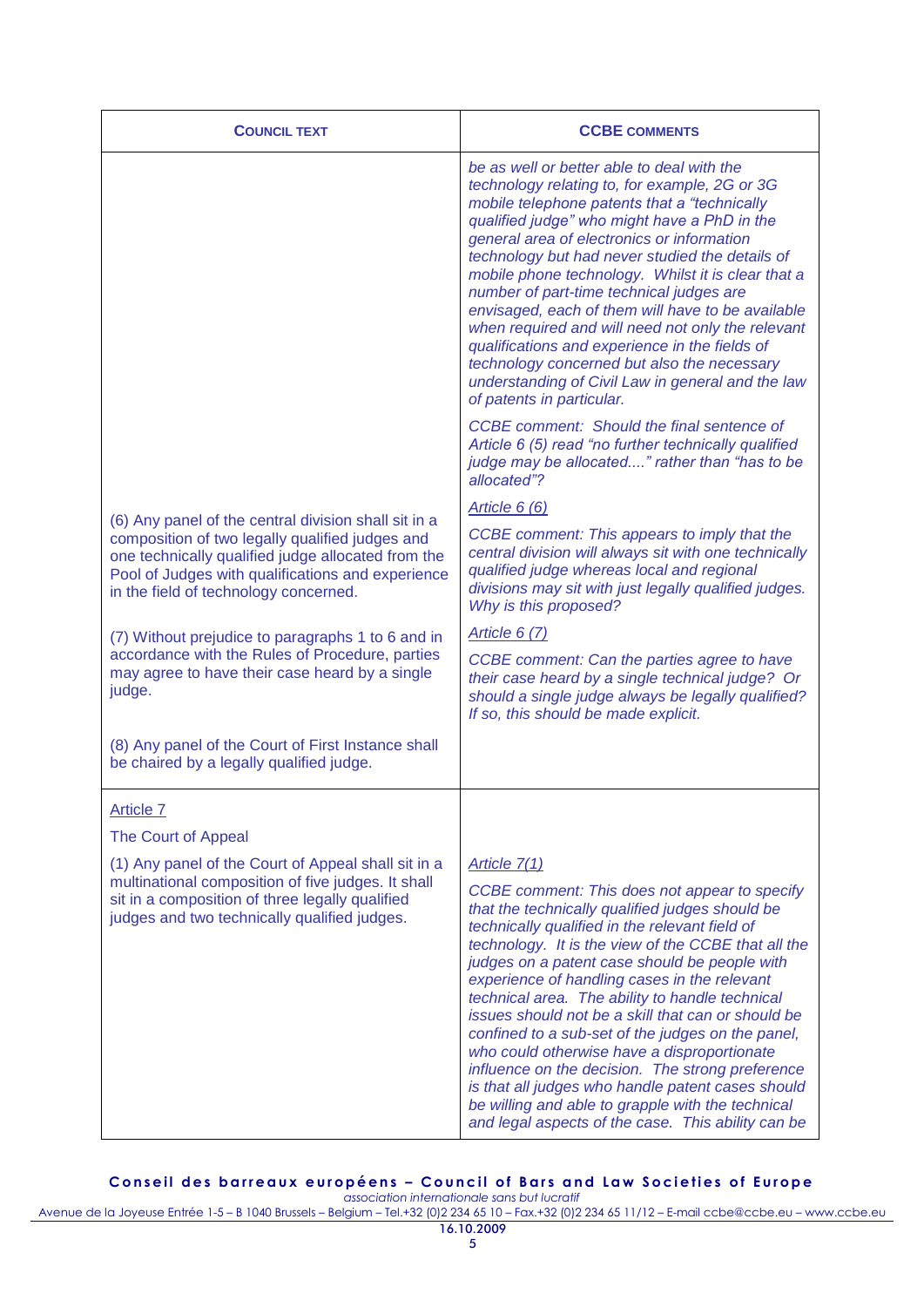| <b>COUNCIL TEXT</b>                                                                                                                                                                                                       | <b>CCBE COMMENTS</b>                                                                                                                                                                                                                                                                                                                                                                                                                                                                                                                                                                    |
|---------------------------------------------------------------------------------------------------------------------------------------------------------------------------------------------------------------------------|-----------------------------------------------------------------------------------------------------------------------------------------------------------------------------------------------------------------------------------------------------------------------------------------------------------------------------------------------------------------------------------------------------------------------------------------------------------------------------------------------------------------------------------------------------------------------------------------|
|                                                                                                                                                                                                                           | developed through experience of handling patent<br>cases just as much as, or often more than, from<br>having studied a broad scientific subject at<br>University maybe 20 years or more previously.<br>What is important is each judge's ability to<br>understand the technology, not his or her pre-<br>existing knowledge of the general field in which it<br>lies. Knowledge of the technology can be<br>provided by a scientific advisor sitting with the<br>judges (whose function is specifically limited to<br>explaining the technology) or through a pre-<br>hearing teach-in. |
| (2) Any panel of the Court of Appeal shall be<br>chaired by a legally qualified judge.                                                                                                                                    |                                                                                                                                                                                                                                                                                                                                                                                                                                                                                                                                                                                         |
| (3) The panels of the Court of Appeal shall be set<br>up in accordance with the Statute.                                                                                                                                  |                                                                                                                                                                                                                                                                                                                                                                                                                                                                                                                                                                                         |
| (4) The Court of Appeal shall have its seat in [].                                                                                                                                                                        | Article $7(4)$                                                                                                                                                                                                                                                                                                                                                                                                                                                                                                                                                                          |
|                                                                                                                                                                                                                           | <b>CCBE comment: Does the Court of Appeal</b><br>require a seat? Clearly the registry has to have a<br>location. One could hope that the Court of<br>Appeal would sit at any city in Europe that was<br>convenient to the parties.                                                                                                                                                                                                                                                                                                                                                      |
| Article 10                                                                                                                                                                                                                |                                                                                                                                                                                                                                                                                                                                                                                                                                                                                                                                                                                         |
| <b>Eligibility criteria</b>                                                                                                                                                                                               |                                                                                                                                                                                                                                                                                                                                                                                                                                                                                                                                                                                         |
| (1) The Court shall comprise both legally qualified<br>judges and technically qualified judges. Judges<br>shall ensure the highest standards of<br>competence and proven experience in the field of<br>patent litigation. | Article $10(1)$<br>CCBE comment: As indicated above the concept<br>of separate legally and technically qualified<br>judges is not appealing. The second sentence<br>appears to be a statement of that which is<br>desirable, but it is unclear what purpose this<br>sentence serves.                                                                                                                                                                                                                                                                                                    |
| (2) Legally qualified judges shall possess the                                                                                                                                                                            | Article $10(2)$                                                                                                                                                                                                                                                                                                                                                                                                                                                                                                                                                                         |
| qualifications required for appointment to judicial<br>offices in a Contracting State.                                                                                                                                    | CCBE comment: Is it intended that, if there is a<br>Contracting State with very low "qualifications" for<br>appointment to Judicial Office, then any person<br>(irrespective of the state of which they are a<br>national) possessing those qualifications could be<br>appointed as a Judge?                                                                                                                                                                                                                                                                                            |
|                                                                                                                                                                                                                           | Article $10(3)$                                                                                                                                                                                                                                                                                                                                                                                                                                                                                                                                                                         |
| (3) Technically qualified judges shall have a<br>university degree and proven expertise in a field<br>of technology. They shall also have proven<br>knowledge of civil law and procedure.                                 | <b>CCBE comment: This Article leaves a great deal</b><br>open. Many technologists have, for example, a<br>degree in mathematics but great expertise in a<br>practical subject. Is it intended to exclude, for<br>example, someone with a degree in mathematics<br>who then becomes an expert in fluid dynamics<br>from hearing cases about jet engines, ships or<br>aircraft? The statement that they should have                                                                                                                                                                       |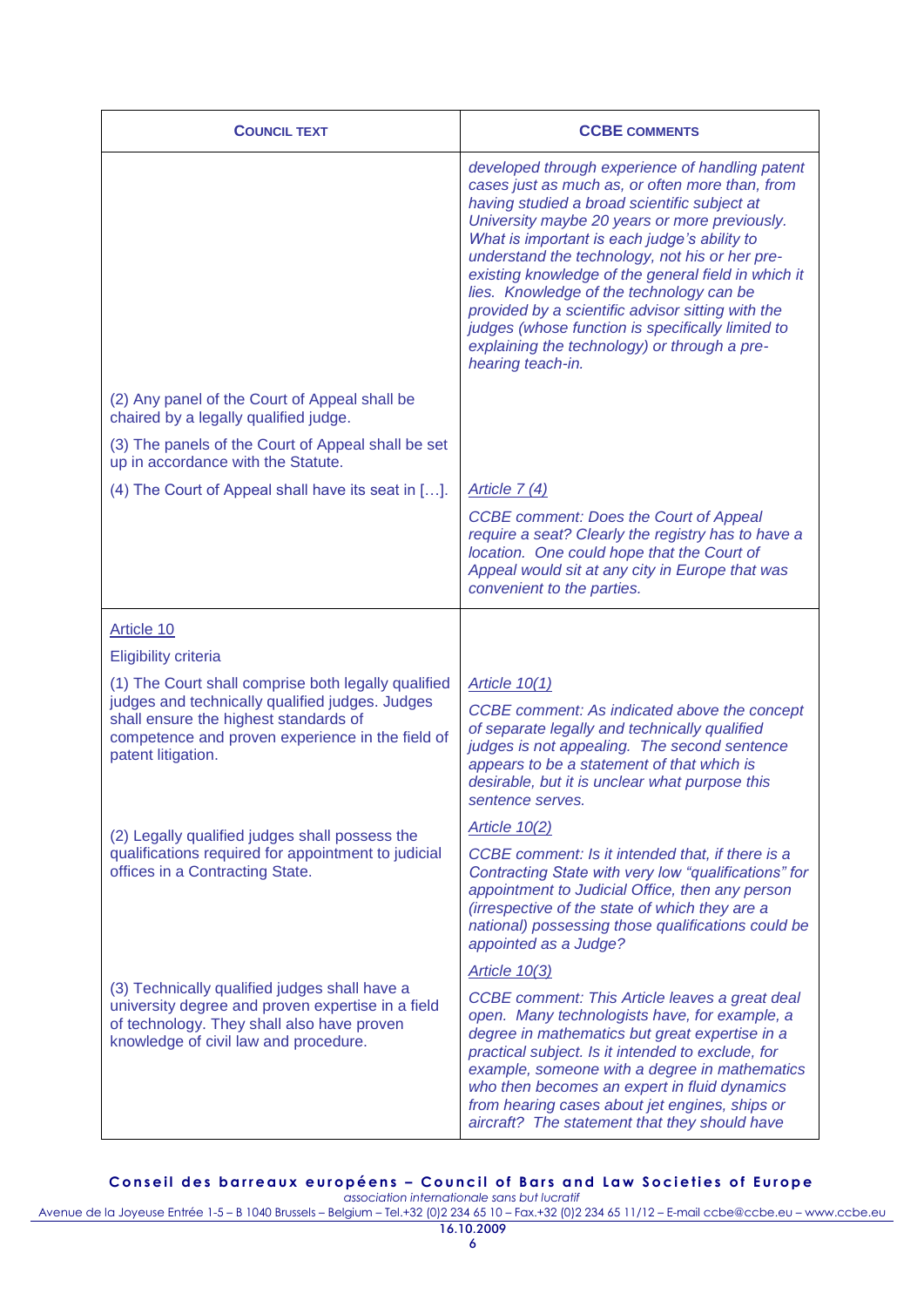| <b>COUNCIL TEXT</b>                                                                                                                                                                                                                                                                 | <b>CCBE COMMENTS</b>                                                                                                                                                                                                                                                                                                                                                                                                                                                                        |
|-------------------------------------------------------------------------------------------------------------------------------------------------------------------------------------------------------------------------------------------------------------------------------------|---------------------------------------------------------------------------------------------------------------------------------------------------------------------------------------------------------------------------------------------------------------------------------------------------------------------------------------------------------------------------------------------------------------------------------------------------------------------------------------------|
|                                                                                                                                                                                                                                                                                     | "proven knowledge of civil law and procedure"<br>leaves the question of "how much?" wide open.                                                                                                                                                                                                                                                                                                                                                                                              |
| <b>Article 11</b>                                                                                                                                                                                                                                                                   |                                                                                                                                                                                                                                                                                                                                                                                                                                                                                             |
| Appointment procedure                                                                                                                                                                                                                                                               |                                                                                                                                                                                                                                                                                                                                                                                                                                                                                             |
| (1) The Advisory Committee shall establish a list<br>of the most suitable candidates to be appointed<br>as judges of the Court, in accordance with the<br>Statute. []                                                                                                               | Article $11(1)$<br>CCBE comment: There is nothing to explain the<br>process by which the Advisory Committee will<br>establish its list or how long the list will be relative<br>to the number of available appointments. How is<br>it intended that the list will be prepared?                                                                                                                                                                                                              |
| (2) On the basis of this list, the Mixed Committee<br>shall appoint the judges of the Court acting by<br>common accord.                                                                                                                                                             |                                                                                                                                                                                                                                                                                                                                                                                                                                                                                             |
| (3) The implementing provisions shall be<br>provided for in the Statute.                                                                                                                                                                                                            |                                                                                                                                                                                                                                                                                                                                                                                                                                                                                             |
| <b>Article 12</b>                                                                                                                                                                                                                                                                   |                                                                                                                                                                                                                                                                                                                                                                                                                                                                                             |
| Judicial independence and impartiality                                                                                                                                                                                                                                              |                                                                                                                                                                                                                                                                                                                                                                                                                                                                                             |
| (1) The Court, its judges and the Registrar shall<br>enjoy judicial independence. In the performance<br>of their duties, the judges shall not be bound by<br>any instructions.                                                                                                      |                                                                                                                                                                                                                                                                                                                                                                                                                                                                                             |
| (2) Legally qualified judges and technically<br>qualified judges who are full-time judges of the<br>Court may not engage in any occupation,<br>whether gainful or not, unless otherwise provided<br>for in this Article or where an exception is granted<br>by the Mixed Committee. | Article 12 (2)<br><b>CCBE</b> comment: Interestingly legally qualified<br>judges can split their time between working in the<br><b>European Patents Court and their national</b><br>Courts, but technically qualified Judges may not.<br>Does this imply that no national legal system<br>currently uses "technically qualified judges"?                                                                                                                                                    |
|                                                                                                                                                                                                                                                                                     | If the technically qualified judges are to have<br>qualifications which relate to reasonably narrow<br>areas of competence, one would expect them to<br>be in much less demand than legally qualified<br>Judges.                                                                                                                                                                                                                                                                            |
| (3) The exercise of the office of legally qualified<br>judges shall not exclude the exercise of other<br>judicial functions at the national level.                                                                                                                                  |                                                                                                                                                                                                                                                                                                                                                                                                                                                                                             |
| (4) The exercise of the office of technically<br>qualified judges who are part-time judges of the<br>Court pursuant to Article 13, paragraph 2, shall<br>not exclude the exercise of other functions<br>provided there is no conflict of interest.                                  | Article 12 (4)<br><b>CCBE</b> comment: The arrangements for ensuring<br>that there is no appearance of any conflict of<br>interest for technically qualified judges will require<br>careful drafting of regulations to ensure openness<br>and transparency as to the technically qualified<br>judge's other functions. In some industry driven<br>technologies it is difficult to find wholly<br>independent experts - suggesting that it may be<br>very difficult to find suitable judges. |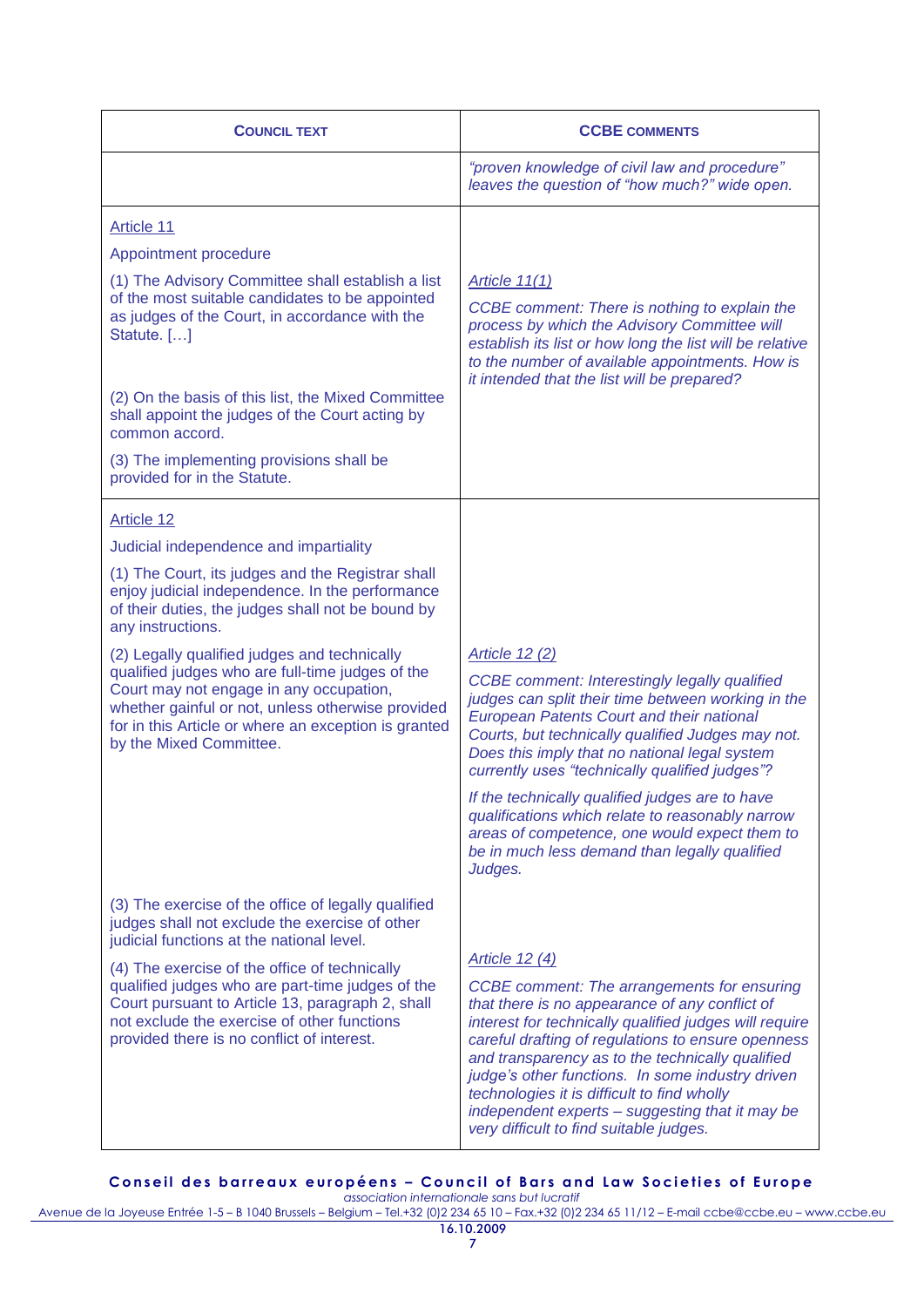| <b>COUNCIL TEXT</b>                                                                                                                                                                                                                                                                                                                                                                                                                                                 | <b>CCBE COMMENTS</b>                                                                                                                                                                                                                                                                       |
|---------------------------------------------------------------------------------------------------------------------------------------------------------------------------------------------------------------------------------------------------------------------------------------------------------------------------------------------------------------------------------------------------------------------------------------------------------------------|--------------------------------------------------------------------------------------------------------------------------------------------------------------------------------------------------------------------------------------------------------------------------------------------|
| (5) In case of a conflict of interest, a judge shall<br>not take part in proceedings. Rules governing<br>conflicts of interest shall be provided for in the<br><b>Statute</b>                                                                                                                                                                                                                                                                                       |                                                                                                                                                                                                                                                                                            |
| <b>Article 13</b>                                                                                                                                                                                                                                                                                                                                                                                                                                                   |                                                                                                                                                                                                                                                                                            |
| Pool of Judges                                                                                                                                                                                                                                                                                                                                                                                                                                                      |                                                                                                                                                                                                                                                                                            |
| (1) A Pool of Judges shall be set up in<br>accordance with the Statute.                                                                                                                                                                                                                                                                                                                                                                                             |                                                                                                                                                                                                                                                                                            |
| (2) The Pool of Judges shall be composed of all<br>legally qualified judges and technically qualified<br>judges from the Court of First Instance who are<br>full-time judges of the Court. Moreover, it shall<br>comprise technically qualified judges who are<br>part-time judges of the Court. It shall be ensured<br>that the Pool of Judges includes at least one<br>technically qualified judge with qualifications and<br>experience per field of technology. | <b>Article 13 (2)</b><br>CCBE comment: Implies that it is possible to<br>define all possible "fields of technology". If this is<br>intended it would be helpful to see the intended<br>list now and to be clear that that list is likely to<br>expand as technologies continue to develop. |
| (3) Where provided in this Agreement or the<br>Statute, the judges from the Pool of Judges shall<br>be allocated to the division concerned by the<br>President of the Court of First Instance. The<br>allocation of judges shall be based on their legal<br>or technical expertise, linguistic skills and proven<br>experience.                                                                                                                                     |                                                                                                                                                                                                                                                                                            |
| Article 14                                                                                                                                                                                                                                                                                                                                                                                                                                                          |                                                                                                                                                                                                                                                                                            |
| <b>Training framework</b>                                                                                                                                                                                                                                                                                                                                                                                                                                           |                                                                                                                                                                                                                                                                                            |
| (1) A training framework for judges shall be set<br>up in accordance with the Statute in order to<br>improve and increase available patent litigation<br>expertise and to ensure a broad geographic<br>distribution of such specific knowledge and<br>experience.                                                                                                                                                                                                   |                                                                                                                                                                                                                                                                                            |
| (2) The training framework shall in particular<br>focus on:                                                                                                                                                                                                                                                                                                                                                                                                         |                                                                                                                                                                                                                                                                                            |
| (a) internships in national patent courts or<br>divisions of the Court of First Instance<br>hearing a substantial number of patent<br>litigation cases;                                                                                                                                                                                                                                                                                                             |                                                                                                                                                                                                                                                                                            |
| (b) improvement of language skills;                                                                                                                                                                                                                                                                                                                                                                                                                                 |                                                                                                                                                                                                                                                                                            |
| (c) technical aspects of patent law;                                                                                                                                                                                                                                                                                                                                                                                                                                |                                                                                                                                                                                                                                                                                            |
| (d) the dissemination of knowledge and<br>experience in civil procedure for technically<br>qualified judges;                                                                                                                                                                                                                                                                                                                                                        |                                                                                                                                                                                                                                                                                            |
| the preparation of candidate-judges.<br>(e)                                                                                                                                                                                                                                                                                                                                                                                                                         | Article 14(2)(e)                                                                                                                                                                                                                                                                           |
|                                                                                                                                                                                                                                                                                                                                                                                                                                                                     | CCBE comment: Will candidate judges be<br>selected from the list prepared under Article                                                                                                                                                                                                    |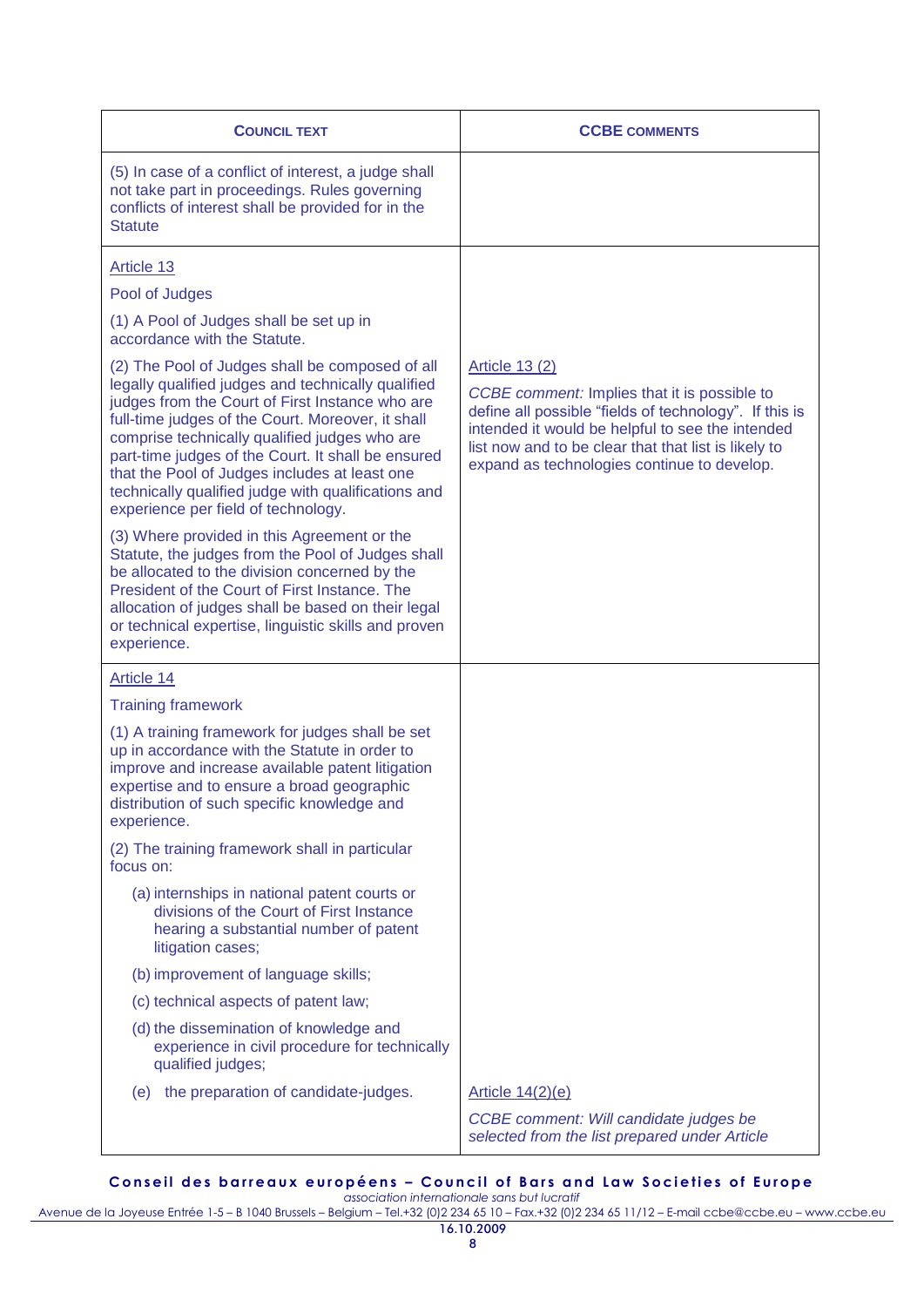| <b>COUNCIL TEXT</b>                                                                                                                                                                                                                                                                           | <b>CCBE COMMENTS</b>                                                                                                                                                                                                                     |
|-----------------------------------------------------------------------------------------------------------------------------------------------------------------------------------------------------------------------------------------------------------------------------------------------|------------------------------------------------------------------------------------------------------------------------------------------------------------------------------------------------------------------------------------------|
|                                                                                                                                                                                                                                                                                               | 11(1)? If not how will those candidate judges be<br>selected? Who will make the selection and on<br>what grounds                                                                                                                         |
| (3) The training framework will provide for<br>continuous training. Regular meetings will be<br>organized between all judges of the Court in<br>order to discuss developments in patent law and<br>to ensure consistency of jurisprudence.                                                    |                                                                                                                                                                                                                                          |
| Article 14a                                                                                                                                                                                                                                                                                   |                                                                                                                                                                                                                                          |
| Applicable law                                                                                                                                                                                                                                                                                |                                                                                                                                                                                                                                          |
| (1) When hearing a case brought before it under<br>this Agreement, the Court shall respect<br>Community law and base its decisions on:                                                                                                                                                        |                                                                                                                                                                                                                                          |
| (a) this Agreement;                                                                                                                                                                                                                                                                           |                                                                                                                                                                                                                                          |
| (b) directly applicable Community law, in<br>particular Council Regulation (EC) No<br>on the Community patent, and national law<br>of the Contracting States implementing<br>Community law [];                                                                                                |                                                                                                                                                                                                                                          |
| (c) the European Patent Convention and<br>national law which has been adopted by<br>the Contracting States in accordance with<br>the European Patent Convention; and                                                                                                                          |                                                                                                                                                                                                                                          |
| (d) any provision of international agreements<br>applicable to patents and binding on all the<br><b>Contracting Parties.</b>                                                                                                                                                                  | Article 14a(1)(d)<br>CCBE comment: What is meant by an<br>international agreement "binding" on all the<br>contracting parties? An international agreement<br>can be signed and ratified without having direct<br>effect - is it binding? |
| Article 14e                                                                                                                                                                                                                                                                                   |                                                                                                                                                                                                                                          |
| Limitations of the effects of the European patent                                                                                                                                                                                                                                             |                                                                                                                                                                                                                                          |
| The rights conferred by the European patent shall<br>not extend to:                                                                                                                                                                                                                           |                                                                                                                                                                                                                                          |
| (a) acts done privately and for non-commercial<br>purposes;                                                                                                                                                                                                                                   |                                                                                                                                                                                                                                          |
| (b) acts done for experimental purposes<br>relating to the subject-matter of the<br>patented invention;                                                                                                                                                                                       |                                                                                                                                                                                                                                          |
| (c) acts carried out solely for the purpose of<br>conducting tests and trials in accordance<br>with Article 13 of Directive 2001/82/EC4 or<br>Article 10 of Directive 2001/83/EC5 in<br>respect of any patent covering the<br>reference product within the meaning of<br>the said Directives; |                                                                                                                                                                                                                                          |
| (d) the extemporaneous preparation for<br>individual cases in a pharmacy of a                                                                                                                                                                                                                 |                                                                                                                                                                                                                                          |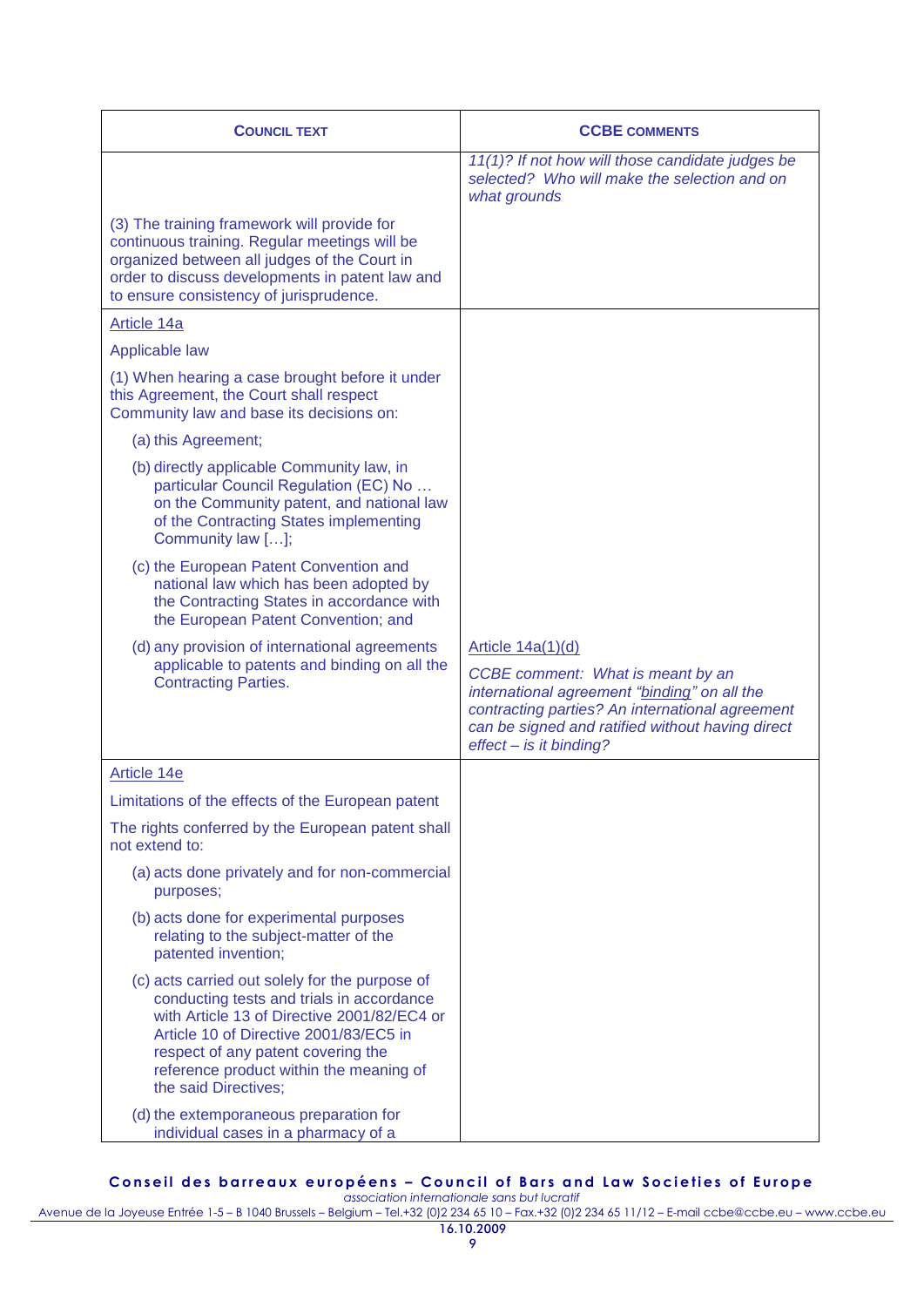| <b>COUNCIL TEXT</b>                                                                                                                                                                                                                                                                                                                                                                                                                                                                                           | <b>CCBE COMMENTS</b>                                                                                                                               |
|---------------------------------------------------------------------------------------------------------------------------------------------------------------------------------------------------------------------------------------------------------------------------------------------------------------------------------------------------------------------------------------------------------------------------------------------------------------------------------------------------------------|----------------------------------------------------------------------------------------------------------------------------------------------------|
| medicine in accordance with a medical<br>prescription nor acts concerning the<br>medicine so prepared;                                                                                                                                                                                                                                                                                                                                                                                                        |                                                                                                                                                    |
| (e) the use on board vessels of countries other<br>than Contracting States of the patented<br>invention, in the body of the vessel, in the<br>machinery, tackle, gear and other<br>accessories, when such vessels<br>temporarily or accidentally enter the waters<br>of Contracting States, provided that the<br>invention is used there exclusively for the<br>needs of the vessel;                                                                                                                          |                                                                                                                                                    |
| (f) the use of the patented invention in the<br>construction or operation of aircraft or land<br>vehicles or other means of transport of<br>non-Contracting States, or of accessories<br>of such aircraft or land vehicles, when<br>these temporarily or accidentally enter the<br>territory of Contracting States;                                                                                                                                                                                           |                                                                                                                                                    |
| (g) the acts specified in Article 27 of the<br><b>Convention on International Civil Aviation</b><br>of 7 December 19446, where these acts<br>concern the aircraft of a country other than<br>a Contracting State;                                                                                                                                                                                                                                                                                             |                                                                                                                                                    |
| (h) the use by a farmer of the product of his<br>crop for propagation or multiplication on his<br>own holding, provided that the reproductive<br>vegetable material was sold or otherwise<br>commercialized by the holder of the patent<br>or with his consent to the farmer, for<br>agricultural purposes. The scope and the<br>detailed methods of this use are laid down<br>in Article 14 of Regulation (EC) No.<br>2100/947;                                                                              |                                                                                                                                                    |
| (i) the use by a farmer of protected livestock<br>for farming purposes, on condition that the<br>breeding animals or other animal<br>reproductive material was sold or<br>otherwise commercialized to the farmer by<br>the holder of the patent or with his consent.<br>Such use includes the provision of the<br>animal or other animal reproductive<br>material for the purposes of his agricultural<br>activity, but not the sale as part of or for the<br>purpose of commercial reproductive<br>activity; | Article 14e (i)<br>CCBE comment: Why is the obligation to pay the<br>relevant rights holder equitable remuneration not<br>included in the Agreemen |
| (j) acts allowed pursuant to Articles 5 and 6 of<br>Directive 91/250/EEC on the legal<br>protection of computer programs by<br>copyright8, in particular, by its provisions<br>on decompilation and interoperability; and                                                                                                                                                                                                                                                                                     |                                                                                                                                                    |
| acts allowed pursuant to Article 10 of<br>(K)                                                                                                                                                                                                                                                                                                                                                                                                                                                                 |                                                                                                                                                    |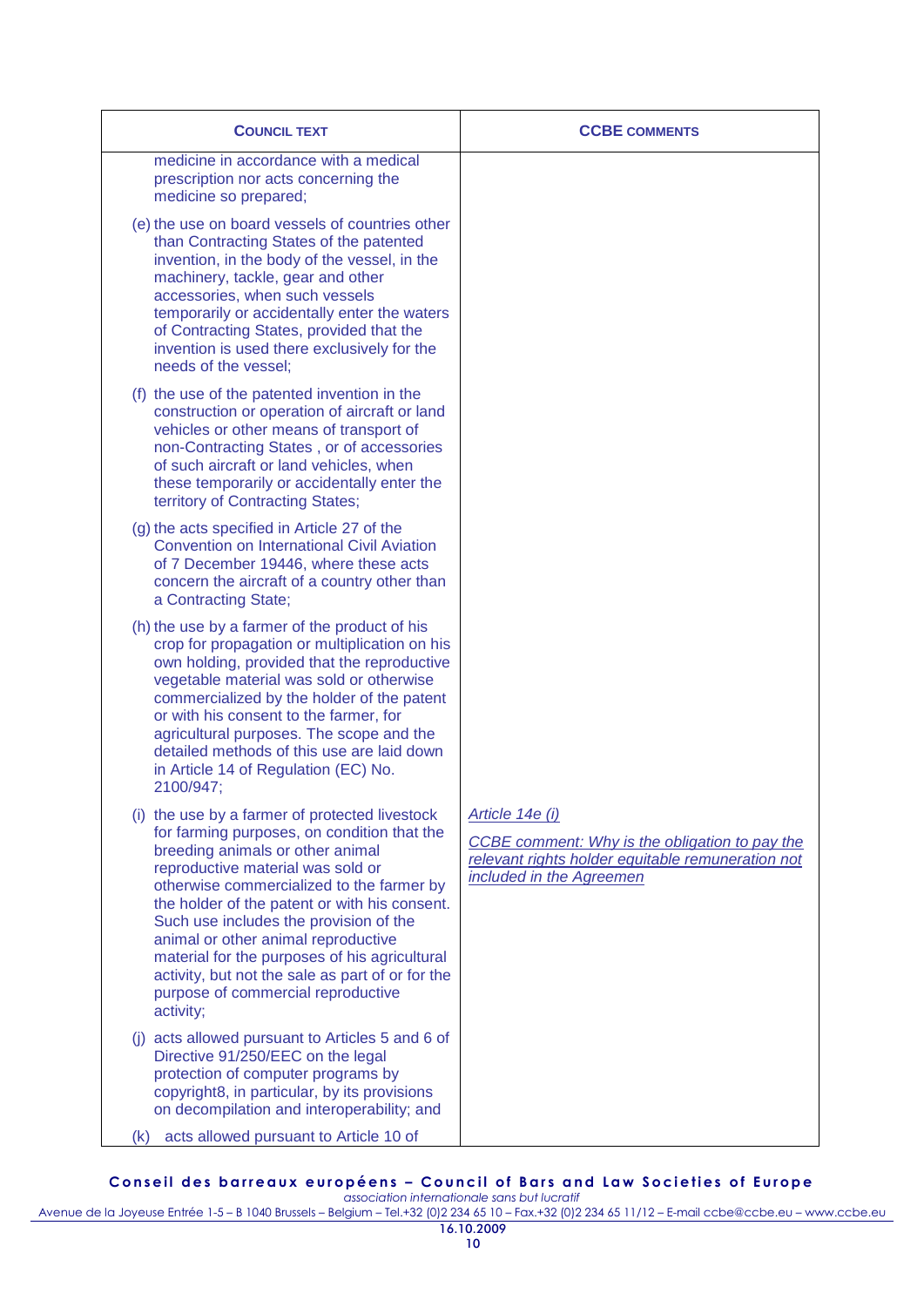| <b>COUNCIL TEXT</b>                                                                                                                                                                                                 | <b>CCBE COMMENTS</b>                                                                                                                                                                                                                                                                                                                                                                                                                                                                                                                                                                                                                                                                                                                                                                                                                                                                                                                                                                                                                                                                                                                                                                   |
|---------------------------------------------------------------------------------------------------------------------------------------------------------------------------------------------------------------------|----------------------------------------------------------------------------------------------------------------------------------------------------------------------------------------------------------------------------------------------------------------------------------------------------------------------------------------------------------------------------------------------------------------------------------------------------------------------------------------------------------------------------------------------------------------------------------------------------------------------------------------------------------------------------------------------------------------------------------------------------------------------------------------------------------------------------------------------------------------------------------------------------------------------------------------------------------------------------------------------------------------------------------------------------------------------------------------------------------------------------------------------------------------------------------------|
| Directive 98/44/EC on the legal protection<br>of biotechnological inventions.                                                                                                                                       |                                                                                                                                                                                                                                                                                                                                                                                                                                                                                                                                                                                                                                                                                                                                                                                                                                                                                                                                                                                                                                                                                                                                                                                        |
| Article 15a                                                                                                                                                                                                         |                                                                                                                                                                                                                                                                                                                                                                                                                                                                                                                                                                                                                                                                                                                                                                                                                                                                                                                                                                                                                                                                                                                                                                                        |
| Jurisdiction of the divisions of the Court of First<br>Instance                                                                                                                                                     |                                                                                                                                                                                                                                                                                                                                                                                                                                                                                                                                                                                                                                                                                                                                                                                                                                                                                                                                                                                                                                                                                                                                                                                        |
| (1) Actions referred to in Article 15, paragraph<br>1(a), (b), (d) and (e) shall be brought before:                                                                                                                 |                                                                                                                                                                                                                                                                                                                                                                                                                                                                                                                                                                                                                                                                                                                                                                                                                                                                                                                                                                                                                                                                                                                                                                                        |
| (a) the local division hosted by the Contracting<br>State where the actual or threatened<br>infringement has occurred or may occur, or<br>the regional division in which this<br>Contracting State participates; or | Article $15a(1)(a)$<br>CCBE comment: It is understood that some<br>Member States hold the view that a defendant<br>should always be entitled to be sued where they<br>are domiciled. Bearing in mind that one of the<br>stated groups of beneficiaries of this agreement<br>is small and medium size enterprises and that<br>many of them are likely to offer their goods or<br>services via the internet, this would appear to<br>leave such a company open to being sued in any<br>local or regional division in Europe in respect of<br>offers to supply made on a website. Is this<br>intended?<br>CCBE comment: The whole question of the<br>language of the proceedings and the language of<br>the patent does not appear to have been fully<br>considered yet. There seems to be nothing to<br>prevent an SME (which offers goods on its<br>website) based, for example, in Sweden from<br>being sued in, for example, Greece or Turkey. Is<br>this intended?<br>CCBE comment: Is it intended that if proceedings<br>had been brought in a particular division simply<br>because that was likely to put additional litigation<br>pressure on the Defendant that Defendant could |
|                                                                                                                                                                                                                     | apply for the proceedings to be transferred to its<br>domicile?                                                                                                                                                                                                                                                                                                                                                                                                                                                                                                                                                                                                                                                                                                                                                                                                                                                                                                                                                                                                                                                                                                                        |
| (b) the local division hosted by the Contracting<br>State where the defendant is domiciled, or<br>the regional division in which this<br>Contracting State participates.                                            |                                                                                                                                                                                                                                                                                                                                                                                                                                                                                                                                                                                                                                                                                                                                                                                                                                                                                                                                                                                                                                                                                                                                                                                        |
| Actions against defendants domiciled outside the<br>territory of the Contracting States shall be<br>brought before the local or regional division in<br>accordance with (a).                                        |                                                                                                                                                                                                                                                                                                                                                                                                                                                                                                                                                                                                                                                                                                                                                                                                                                                                                                                                                                                                                                                                                                                                                                                        |
| If the Contracting State concerned does not host<br>a local division and does not participate in a<br>regional division, actions shall be brought before<br>the central division.                                   |                                                                                                                                                                                                                                                                                                                                                                                                                                                                                                                                                                                                                                                                                                                                                                                                                                                                                                                                                                                                                                                                                                                                                                                        |
| (2) A counterclaim for revocation can be brought<br>in the case of an action for infringement. The<br>local or regional division concerned shall, after<br>having heard the parties, have the discretion            |                                                                                                                                                                                                                                                                                                                                                                                                                                                                                                                                                                                                                                                                                                                                                                                                                                                                                                                                                                                                                                                                                                                                                                                        |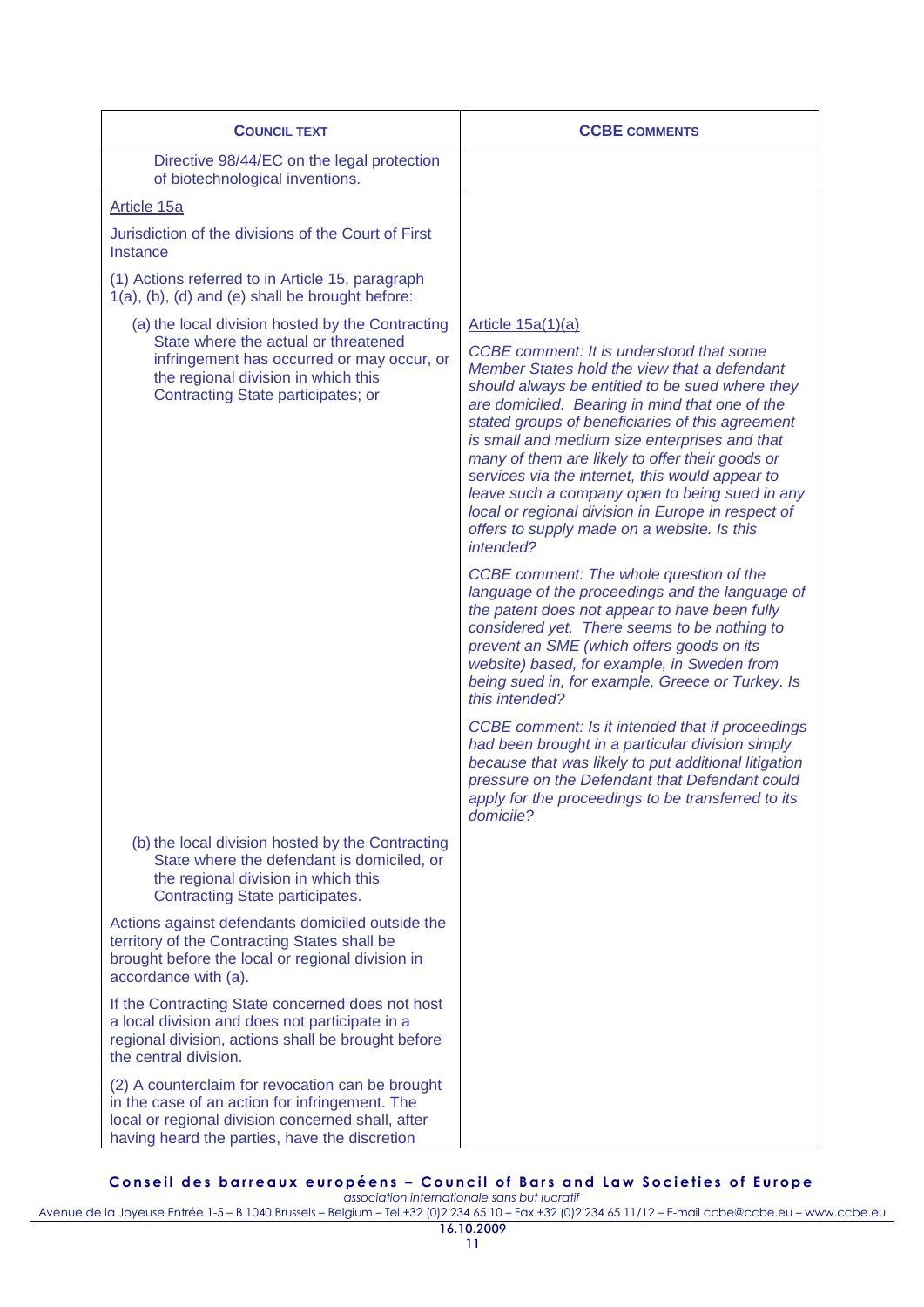| <b>COUNCIL TEXT</b>                                                                                                                                                                                                                                                                                                                                                                        | <b>CCBE COMMENTS</b>                                                                                                                                                                                                                                                                                                                                                                                                                                                                                                                                                                                                                                                                                                                                                |
|--------------------------------------------------------------------------------------------------------------------------------------------------------------------------------------------------------------------------------------------------------------------------------------------------------------------------------------------------------------------------------------------|---------------------------------------------------------------------------------------------------------------------------------------------------------------------------------------------------------------------------------------------------------------------------------------------------------------------------------------------------------------------------------------------------------------------------------------------------------------------------------------------------------------------------------------------------------------------------------------------------------------------------------------------------------------------------------------------------------------------------------------------------------------------|
| either to:                                                                                                                                                                                                                                                                                                                                                                                 |                                                                                                                                                                                                                                                                                                                                                                                                                                                                                                                                                                                                                                                                                                                                                                     |
| (a) proceed with both the infringement action<br>and with the counterclaim for revocation<br>and request the President of the Court of<br>First Instance to allocate from the Pool of<br>Judges a technically qualified judge with<br>qualifications and experience in the field of<br>technology concerned;                                                                               | CCBE comment: Art. 15 a 2 (a), According to Art.<br>15 a 2 (a), the local court has the possibility to<br>call in a technically qualified judge from the pool<br>of judges in the case of a nullity counterclaim.<br>The bench would then consist of four judges<br>involved in the decision. In some jurisdictions this<br>may lead to considerable problems with the idea<br>of the statutory judge. Regardless thereof the<br>question arises as to whether the pool of judges<br>is actually able to provide a competent judge for<br>each individual case. It would be more expedient,<br>therefore, to give the local courts the alternative<br>to consult a highly specialised expert who<br>advises the court without taking on the function of<br>a judge. |
| (b) refer the counterclaim for decision to the<br>central division and suspend or proceed<br>with the infringement proceedings; or<br>(c) with agreement of the parties, refer the                                                                                                                                                                                                         | CCBE comment: Article 15 a 2 (b) Concerning<br>the wording of Article 15 a 2 (b) it would be<br>desirable if the extensive exercise of discretion<br>(stay or continuation of infringement proceedings<br>in the event of a nullity counterclaim) were<br>defined more narrowly, so that the court only has<br>to stay the proceedings if there is a considerable<br>likelihood that the patent in suit will be<br>invalidated. A guideline for the exercise of this<br>discretion should be included in the legal text in<br>order to avoid that ultimately the ECJ decides this<br>important issue.                                                                                                                                                               |
| case for decision to the central division.                                                                                                                                                                                                                                                                                                                                                 |                                                                                                                                                                                                                                                                                                                                                                                                                                                                                                                                                                                                                                                                                                                                                                     |
| (3) Without prejudice to paragraph 2, the actions<br>referred to in Article 15, paragraph 1 (a1), (c), (f)<br>and (g) shall be brought before the central<br>division. Such actions may only be initiated if no<br>action for infringement has been initiated<br>between the same parties relating to the same<br>patent before a local or a regional division.                            | CCBE comment: Article 15a(3) Will the central<br>division only sit on one place? Is there any<br>reason why the central division should not, in<br>appropriate cases, transfer some disputes to a<br>local division?                                                                                                                                                                                                                                                                                                                                                                                                                                                                                                                                                |
| (4) If an action for revocation is pending before<br>the central division, an action for infringement<br>between the same parties on the same patent<br>may be initiated at any division in accordance<br>with paragraph 1. The local or regional division<br>concerned shall have the discretion to proceed in<br>accordance with paragraph 2.                                            |                                                                                                                                                                                                                                                                                                                                                                                                                                                                                                                                                                                                                                                                                                                                                                     |
| (5) An action for declaration of non-infringement<br>pending before the central division shall be<br>stayed once an infringement action related to the<br>same patent between the same parties or<br>between the holder of an exclusive licence and<br>the party requesting a declaration of non-<br>infringement is initiated within three months<br>before a local or regional division. |                                                                                                                                                                                                                                                                                                                                                                                                                                                                                                                                                                                                                                                                                                                                                                     |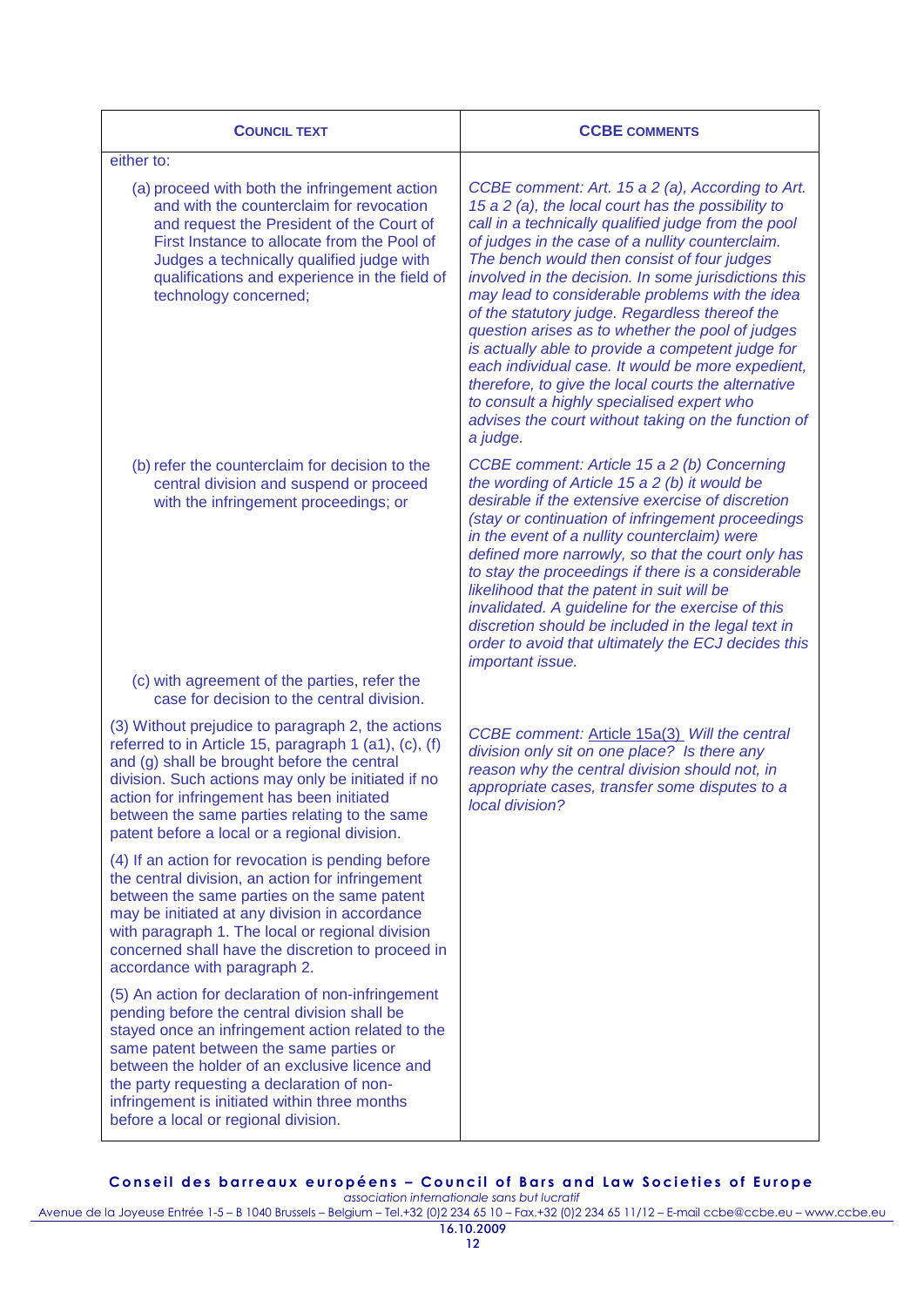| <b>COUNCIL TEXT</b>                                                                                                                                                                                                                                                                                                                                                                                                             | <b>CCBE COMMENTS</b>                                                                                                                                                                                                                                                                                                                                                                                                                                                                                                                                                                                                                                                                                                                          |
|---------------------------------------------------------------------------------------------------------------------------------------------------------------------------------------------------------------------------------------------------------------------------------------------------------------------------------------------------------------------------------------------------------------------------------|-----------------------------------------------------------------------------------------------------------------------------------------------------------------------------------------------------------------------------------------------------------------------------------------------------------------------------------------------------------------------------------------------------------------------------------------------------------------------------------------------------------------------------------------------------------------------------------------------------------------------------------------------------------------------------------------------------------------------------------------------|
| (6) Parties may agree to bring an action before<br>the division of their choice, including the central<br>division.                                                                                                                                                                                                                                                                                                             |                                                                                                                                                                                                                                                                                                                                                                                                                                                                                                                                                                                                                                                                                                                                               |
| (7) The actions referred to in paragraph 3 can be<br>brought without the plaintiff having to initiate an<br>opposition procedure before the European Patent<br>Office.                                                                                                                                                                                                                                                          |                                                                                                                                                                                                                                                                                                                                                                                                                                                                                                                                                                                                                                                                                                                                               |
| (8) Any party shall inform the Court of any<br>pending limitation or opposition proceedings<br>before the European Patent Office, and of any<br>request for accelerated processing before the<br>European Patent Office. The Court may stay its<br>proceedings when a rapid decision may be<br>expected from the European Patent Office.                                                                                        | Article 15a(8)<br>CCBE comment: Inevitably one wonders whether<br>a "rapid" decision is to be interpreted in a relative<br>or absolute manner!                                                                                                                                                                                                                                                                                                                                                                                                                                                                                                                                                                                                |
| Article 23                                                                                                                                                                                                                                                                                                                                                                                                                      |                                                                                                                                                                                                                                                                                                                                                                                                                                                                                                                                                                                                                                                                                                                                               |
| Proportionality and fairness                                                                                                                                                                                                                                                                                                                                                                                                    |                                                                                                                                                                                                                                                                                                                                                                                                                                                                                                                                                                                                                                                                                                                                               |
| (1) The Court shall deal with litigation in ways<br>which are proportionate to its importance and<br>complexity.                                                                                                                                                                                                                                                                                                                |                                                                                                                                                                                                                                                                                                                                                                                                                                                                                                                                                                                                                                                                                                                                               |
| (2) The Court shall ensure that the rules,<br>procedures and remedies provided for in this<br>Agreement and in the Statute are used in a fair<br>and equitable manner and shall not distort<br>competition.                                                                                                                                                                                                                     | Article 23(2)<br><b>CCBE</b> comment: It is noted that the Court must<br>ensure that the remedies (including no doubt<br>injunctions and financial remedies) "shall not<br>distort competition". Is this intended simply to<br>reflect the fact that in certain circumstances<br>enforcement of patent rights could be contrary to<br>Article 81 or 82 or conflict e.g. with an obligation<br>to grant FRAND licence?<br><b>CCBE</b> comment: Alternatively this could be<br>regarded as opening up the possibility of a<br>substantive defence in every case in which,<br>without having to prove the elements of Article 81<br>or 82, a proposed remedy can always be<br>objected to on the grounds that it "could distort<br>competition". |
| <b>Article 27</b>                                                                                                                                                                                                                                                                                                                                                                                                               |                                                                                                                                                                                                                                                                                                                                                                                                                                                                                                                                                                                                                                                                                                                                               |
| <b>Parties</b>                                                                                                                                                                                                                                                                                                                                                                                                                  |                                                                                                                                                                                                                                                                                                                                                                                                                                                                                                                                                                                                                                                                                                                                               |
| (1) Any natural or legal person, or any body<br>equivalent to a legal person entitled to initiate<br>proceedings in accordance with the applicable<br>law of the Contracting State concerned, shall<br>have access to the Court in order to initiate<br>actions, to defend itself against actions, or to<br>seek application of the procedures and remedies<br>provided for in this Agreement and in the Rules of<br>Procedure. |                                                                                                                                                                                                                                                                                                                                                                                                                                                                                                                                                                                                                                                                                                                                               |
| (2) The holder of an exclusive licence in respect<br>of a patent shall be entitled to initiate proceedings<br>before the Court in the same way as the                                                                                                                                                                                                                                                                           | Article 27(2)<br>CCBE comment: What is the definition of an<br>exclusive licence? In particular must the                                                                                                                                                                                                                                                                                                                                                                                                                                                                                                                                                                                                                                      |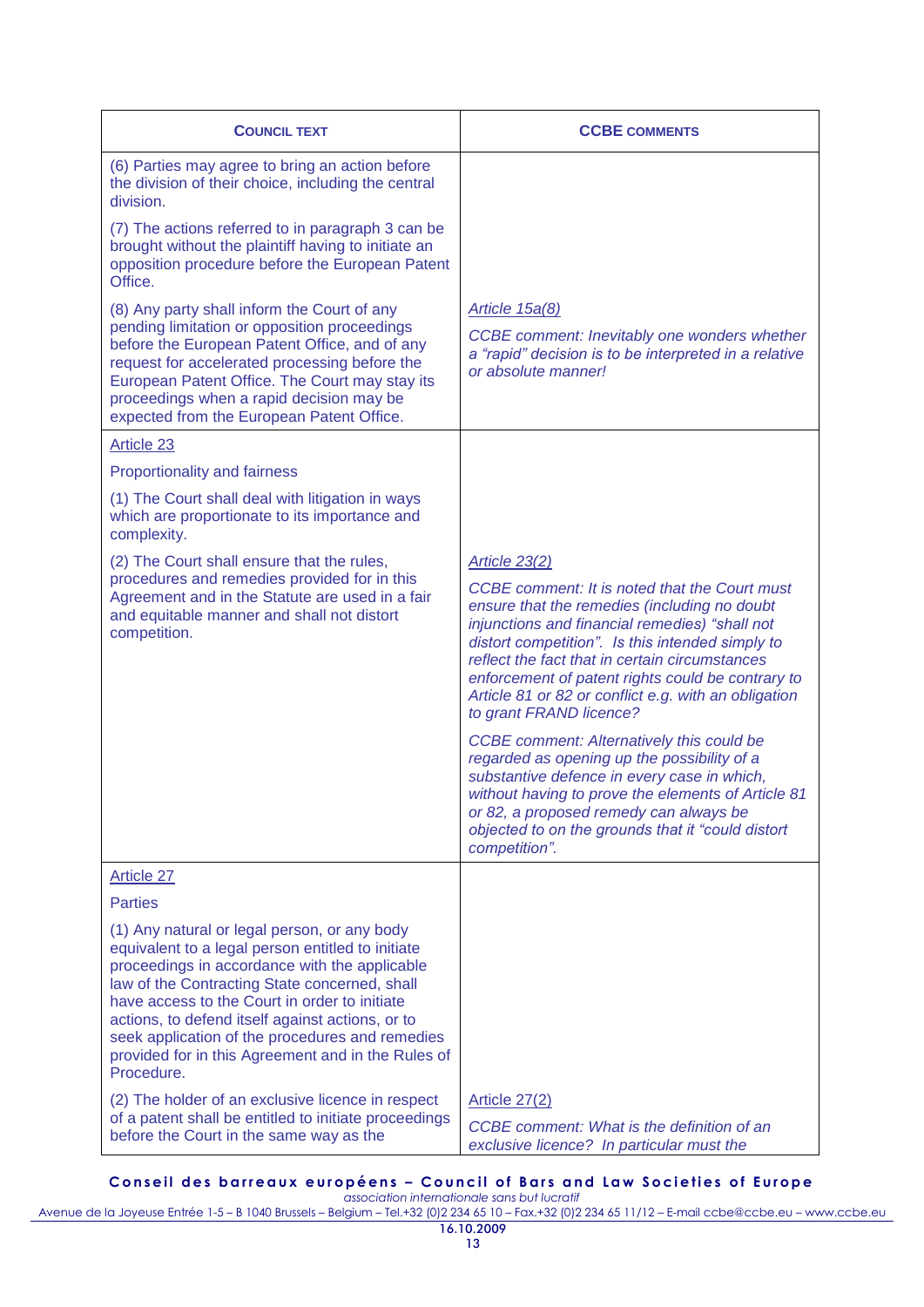| <b>COUNCIL TEXT</b>                                                                                                                                                                                                                                                                                                                                        | <b>CCBE COMMENTS</b>                                                                                                                                                                                                                                                                                                                                                                                                                                                                                                                                                                                                                                                                                                                                                                                                                                                                                     |
|------------------------------------------------------------------------------------------------------------------------------------------------------------------------------------------------------------------------------------------------------------------------------------------------------------------------------------------------------------|----------------------------------------------------------------------------------------------------------------------------------------------------------------------------------------------------------------------------------------------------------------------------------------------------------------------------------------------------------------------------------------------------------------------------------------------------------------------------------------------------------------------------------------------------------------------------------------------------------------------------------------------------------------------------------------------------------------------------------------------------------------------------------------------------------------------------------------------------------------------------------------------------------|
| proprietor of a patent, provided that the proprietor<br>is given prior notice, unless the licensing<br>agreement provides otherwise.                                                                                                                                                                                                                       | proprietor itself be excluded from positively<br>exploiting the invention covered by the patent?<br>Presumably it is intended that there could be<br>several exclusive licensees, e.g. one with rights<br>to manufacture, others with rights to supply in<br>different Member States, etc. CCBE comment:<br>Are licensees to be entitled to sue in respect of<br>acts of infringement which they themselves are<br>not licensed to carry out?                                                                                                                                                                                                                                                                                                                                                                                                                                                            |
| (3) The holder of a non-exclusive licence shall not<br>be entitled to initiate proceedings before the<br>Court, unless the patent proprietor is given prior<br>notice and in so far as expressly permitted by the<br>licence agreement.                                                                                                                    | <b>Article 27(3)</b><br>CCBE comment: A person who infringes a patent<br>in the name of a troll may reasonably take the<br>view that they are most unlikely to be subject to<br>injunctive relief and in particular not to a<br>preliminary injunction because there is no<br>business of the patent proprietor at risk and its<br>loss is simply a loss of royalty revenue.<br>However, if a patent is owned by a non-trading<br>individual or company but licensed to a trading<br>company then that exclusive (or under this rule<br>non-exclusive) licensee may well have a claim for<br>an injunction. It seems highly desirable that the<br>registration of both exclusive and non-exclusive<br>licences giving the right to sue should be<br>registered on a mandatory basis and that failure<br>to register would at least deprive the licensee of<br>the right to an injunction and/or damages. |
| (4) In proceedings initiated by any licence holder,<br>the patent proprietor shall be entitled to join them<br>as a party.                                                                                                                                                                                                                                 |                                                                                                                                                                                                                                                                                                                                                                                                                                                                                                                                                                                                                                                                                                                                                                                                                                                                                                          |
| (5) The validity of a patent cannot be contested in<br>infringement proceedings initiated by the holder<br>of a licence where the proprietor of the patent<br>does not take part in the proceedings. The party<br>in infringement proceedings wanting to contest<br>the validity of a patent shall have to initiate<br>proceedings against the proprietor. |                                                                                                                                                                                                                                                                                                                                                                                                                                                                                                                                                                                                                                                                                                                                                                                                                                                                                                          |
| (6) Any other natural or legal person, or any body<br>equivalent to a legal person entitled to initiate<br>proceedings in accordance with the applicable<br>law of the Contracting State concerned, who is<br>concerned by a patent, may initiate proceedings<br>in accordance with the Rules of Procedure.                                                |                                                                                                                                                                                                                                                                                                                                                                                                                                                                                                                                                                                                                                                                                                                                                                                                                                                                                                          |
| Article 28                                                                                                                                                                                                                                                                                                                                                 | Article 28                                                                                                                                                                                                                                                                                                                                                                                                                                                                                                                                                                                                                                                                                                                                                                                                                                                                                               |
| Representation                                                                                                                                                                                                                                                                                                                                             | CCBE comment: Please see CCBE paper on                                                                                                                                                                                                                                                                                                                                                                                                                                                                                                                                                                                                                                                                                                                                                                                                                                                                   |
| (1) Parties shall be represented by lawyers<br>authorized to practise before a court of a<br><b>Contracting State.</b>                                                                                                                                                                                                                                     | "Representation".<br>This has been discussed extensively by the<br>CCBE. The current wording simply talks about<br>"appropriate qualifications such as a European                                                                                                                                                                                                                                                                                                                                                                                                                                                                                                                                                                                                                                                                                                                                        |
| (2) Parties may alternatively be represented by<br>European Patent Attorneys who are entitled to                                                                                                                                                                                                                                                           | Patent Litigation Certificate" but this leaves the<br>question of which European patent attorneys                                                                                                                                                                                                                                                                                                                                                                                                                                                                                                                                                                                                                                                                                                                                                                                                        |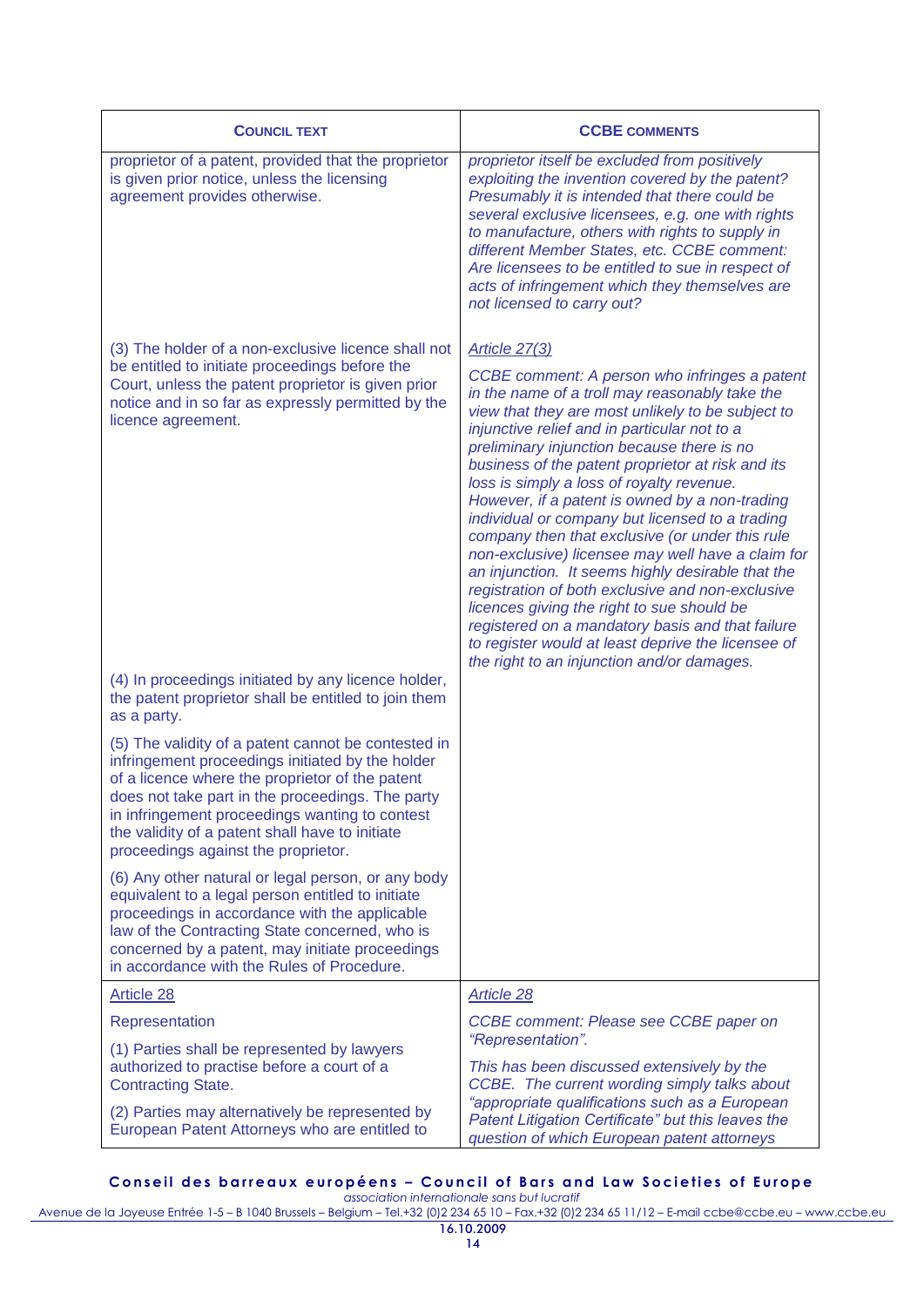| <b>COUNCIL TEXT</b>                                                                                                                                                                                                                                                                                                                                                                                        | <b>CCBE COMMENTS</b>                                                                                                                                                                                                                                                                                                                                                                                                                                                                                                                                                                                                                                                                                                                                                                                                                                                                                                                                                                                                                                                                                                                                                                                                                                                                                                      |
|------------------------------------------------------------------------------------------------------------------------------------------------------------------------------------------------------------------------------------------------------------------------------------------------------------------------------------------------------------------------------------------------------------|---------------------------------------------------------------------------------------------------------------------------------------------------------------------------------------------------------------------------------------------------------------------------------------------------------------------------------------------------------------------------------------------------------------------------------------------------------------------------------------------------------------------------------------------------------------------------------------------------------------------------------------------------------------------------------------------------------------------------------------------------------------------------------------------------------------------------------------------------------------------------------------------------------------------------------------------------------------------------------------------------------------------------------------------------------------------------------------------------------------------------------------------------------------------------------------------------------------------------------------------------------------------------------------------------------------------------|
| act as professional representatives before the<br>European Patent Office pursuant to Article 134 of<br>the European Patent Convention and who have<br>appropriate qualifications such as a European<br>Union Patent Litigation Certificate.                                                                                                                                                                | would have the right of representation wide open.<br>It also raises the issue of the qualification criteria<br>necessary for a patent agent to appear before the<br>Court which needs to be jointly agreed by the<br>Court and the European Patent Institute.<br>Furthermore, as the EU Patent Litigation<br>Certificate is completely undefined and it is<br>unclear whether such a Certificate could be<br>withdrawn in the case of gross incompetence or<br>failure to follow professional requirements, the<br>situation remains very unsatisfactory. As the<br>procedure of the Court provides for at least the<br>possibility of the production of documents, the<br>question of privilege is important. It appears<br>quite possible that a client might find that its<br>communications with some of those who would<br>be permitted to represent it before this Court<br>would not be able to claim privilege in those<br>communications. This could affect not only<br>proceedings before this Court but of course also<br>proceedings before Courts in other parts of the<br>world. On the face of it, Article 28(4) will not<br>preserve the client's privilege in the<br>communications with its representative because<br>the privilege is a right or immunity of the client,<br>not of the representative. |
| (2a) Representatives of the parties may be<br>assisted by patent attorneys who shall be allowed<br>to speak at hearings of the Court in accordance<br>with the Rules or Procedure.                                                                                                                                                                                                                         |                                                                                                                                                                                                                                                                                                                                                                                                                                                                                                                                                                                                                                                                                                                                                                                                                                                                                                                                                                                                                                                                                                                                                                                                                                                                                                                           |
| (3) The requirements for qualifications pursuant<br>to paragraph 2 shall be established by the Mixed                                                                                                                                                                                                                                                                                                       |                                                                                                                                                                                                                                                                                                                                                                                                                                                                                                                                                                                                                                                                                                                                                                                                                                                                                                                                                                                                                                                                                                                                                                                                                                                                                                                           |
| Committee on the basis of a proposal from the<br>Commission of the European Communities. A list<br>of European Patent Attorneys entitled to<br>represent parties before the Court shall be kept<br>by the Registrar.                                                                                                                                                                                       |                                                                                                                                                                                                                                                                                                                                                                                                                                                                                                                                                                                                                                                                                                                                                                                                                                                                                                                                                                                                                                                                                                                                                                                                                                                                                                                           |
| (4) Representatives of the parties shall enjoy the<br>rights and immunities necessary to the<br>independent exercise of their duties, under the<br>conditions laid down in the Rules of Procedure.                                                                                                                                                                                                         |                                                                                                                                                                                                                                                                                                                                                                                                                                                                                                                                                                                                                                                                                                                                                                                                                                                                                                                                                                                                                                                                                                                                                                                                                                                                                                                           |
| (5) Representatives of the parties shall be obliged<br>not to misrepresent cases or facts before the<br>Court either knowingly or with good reasons to<br>know                                                                                                                                                                                                                                             |                                                                                                                                                                                                                                                                                                                                                                                                                                                                                                                                                                                                                                                                                                                                                                                                                                                                                                                                                                                                                                                                                                                                                                                                                                                                                                                           |
| <b>Article 29</b>                                                                                                                                                                                                                                                                                                                                                                                          | Article 29                                                                                                                                                                                                                                                                                                                                                                                                                                                                                                                                                                                                                                                                                                                                                                                                                                                                                                                                                                                                                                                                                                                                                                                                                                                                                                                |
| Language of proceedings at the Court of First<br>Instance<br>(1) The language of proceedings before any local<br>or regional division shall be the official European<br>Union language(s) of the Member State or the<br>official language(s) of other Contracting States<br>hosting the relevant division, or the official<br>language(s) designated by Contracting States<br>sharing a regional division. | <b>CCBE</b> comment: This raises the very significant<br>risk of multi lingual proceedings. It appears quite<br>possible for a Swedish company to sue a Greek<br>company in Spain under a patent written in<br>French where the technically qualified Judge has<br>may have only limited command of French and<br>the parties experts might have, as their first<br>language, English or German. It is noticeable<br>that even in simple cases in the UK, where for<br>example a German language patent is litigated,<br>there can be a great deal of time and effort put<br>into agreeing (or not agreeing!) the proper<br>translation of the body of the specification of the<br>patent. It is unlikely that the parties in the<br>scenario identified above would consider that the<br>patent, the prior art and the common general<br>knowledge had all been properly understood with<br>so many different languages engaged. Bearing<br>in mind the importance of the body of the<br>specification to a proper interpretation of the<br>claims, some contracting states may object to<br>community patents having their claims only<br>available in a small number of languages or<br>indeed to having the whole patent available in                                                                                 |
| (2) Notwithstanding paragraph 1, Contracting<br>States may designate one or more of the official<br>languages of the European Patent Office as the<br>language of proceedings of their local or regional<br>division.                                                                                                                                                                                      |                                                                                                                                                                                                                                                                                                                                                                                                                                                                                                                                                                                                                                                                                                                                                                                                                                                                                                                                                                                                                                                                                                                                                                                                                                                                                                                           |
| (3) Parties may agree on the use of the language<br>in which the patent was granted as language of<br>proceedings, subject to approval by the<br>competent division. If the division concerned<br>does not approve their choice, the parties may<br>request that the case be referred to the central<br>division.<br>(4) [At the request of one of the parties and after                                   |                                                                                                                                                                                                                                                                                                                                                                                                                                                                                                                                                                                                                                                                                                                                                                                                                                                                                                                                                                                                                                                                                                                                                                                                                                                                                                                           |
| having heard the other parties] / [With the<br>agreement of the parties] the competent local or<br>regional division may, on grounds of convenience                                                                                                                                                                                                                                                        | only one or two languages.<br>CCBE comment: The EPO is generally content to                                                                                                                                                                                                                                                                                                                                                                                                                                                                                                                                                                                                                                                                                                                                                                                                                                                                                                                                                                                                                                                                                                                                                                                                                                               |

**C o n s e i l d e s b a r r e a u x e u r o p é e n s – C o u n c i l o f B a r s a n d L a w S o c i e t i e s o f E u r o p e** *association internationale sans but lucratif*

Avenue de la Joyeuse Entrée 1-5 – B 1040 Brussels – Belgium – Tel.+32 (0)2 234 65 10 – Fax.+32 (0)2 234 65 11/12 – E-mail ccbe@ccbe.eu – www.ccbe.eu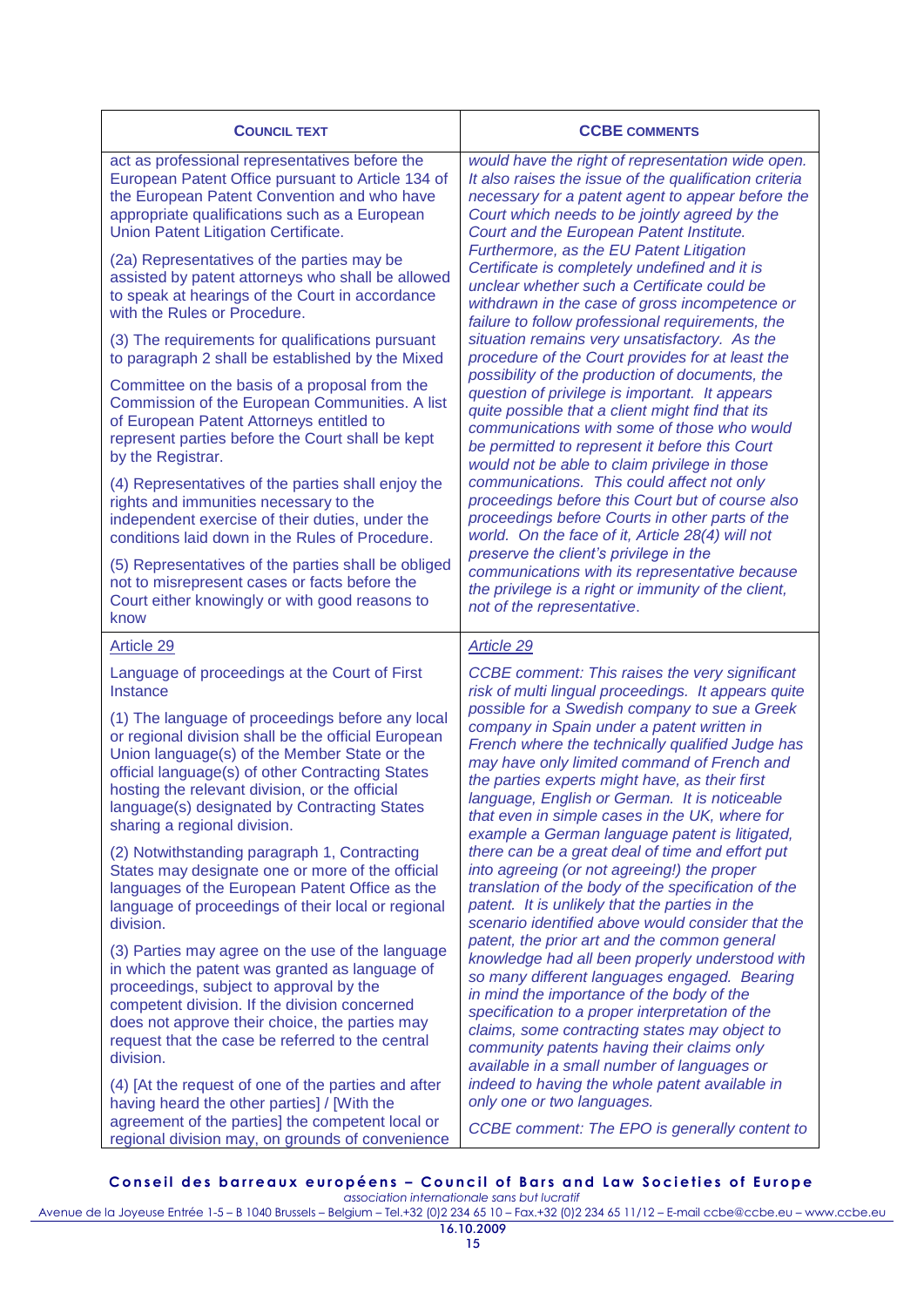| <b>COUNCIL TEXT</b>                                                                                                                                                                                                                                                                                                                                      | <b>CCBE COMMENTS</b>                                                                                                                                                                                                                                                                                                                                  |
|----------------------------------------------------------------------------------------------------------------------------------------------------------------------------------------------------------------------------------------------------------------------------------------------------------------------------------------------------------|-------------------------------------------------------------------------------------------------------------------------------------------------------------------------------------------------------------------------------------------------------------------------------------------------------------------------------------------------------|
| and fairness, decide on the use of the language<br>in which the patent was granted as language of<br>proceedings.                                                                                                                                                                                                                                        | be addressed in more than one language. Is it<br>intended that this should be possible in<br>proceedings before the EP Courts?                                                                                                                                                                                                                        |
| (5) The language of proceedings at the central<br>division is the language in which the patent<br>concerned was granted.                                                                                                                                                                                                                                 |                                                                                                                                                                                                                                                                                                                                                       |
| Article 30                                                                                                                                                                                                                                                                                                                                               | Article 30                                                                                                                                                                                                                                                                                                                                            |
| Language of proceedings at the Court of Appeal                                                                                                                                                                                                                                                                                                           | CCBE comment: Is it always appropriate that                                                                                                                                                                                                                                                                                                           |
| (1) The language of proceedings before the Court<br>of Appeal shall be the language of proceedings<br>before the Court of First Instance.                                                                                                                                                                                                                | proceedings before the Court of Appeal should<br>be in the same language as the Court of First<br>Instance? Suppose that a patentee sues two<br>different Defendants in different parts of Europe,                                                                                                                                                    |
| (2) Parties may agree on the use of the language<br>in which the patent was granted as language of<br>proceedings.                                                                                                                                                                                                                                       | giving rise to two sets of First Instance<br>proceedings in different languages, which<br>language would be chosen for a conjoined<br>appeal?                                                                                                                                                                                                         |
| (3) In exceptional cases and to the extent<br>deemed appropriate, the Court of Appeal may<br>decide on another official language of a<br>Contracting State as the language of proceedings<br>for the whole or part of the proceedings, subject<br>to agreement by the parties.                                                                           | CCBE comment: How will the system ensure<br>consistency of approach where proceedings are<br>taken against more than one Defendant at the<br>same time in different divisions of the Court (as<br>would be required for example if more than one<br>set of proceedings is running at the same time<br>against infringers in different jurisdictions)? |
|                                                                                                                                                                                                                                                                                                                                                          | CCBE comment: Further, how will the system<br>ensure that the claims are given the same<br>construction when the patent is being enforced<br>before two different divisions of the Court, quite<br>possibly (indeed probably) operating in different<br>languages?                                                                                    |
| Article 32                                                                                                                                                                                                                                                                                                                                               |                                                                                                                                                                                                                                                                                                                                                       |
| Written, interim and oral procedures                                                                                                                                                                                                                                                                                                                     |                                                                                                                                                                                                                                                                                                                                                       |
| (1) The proceedings before the Court shall<br>consist of a written, interim and oral procedure, in<br>accordance with the Rules of Procedure, All<br>procedures shall be organized in a flexible and<br>balanced manner.                                                                                                                                 |                                                                                                                                                                                                                                                                                                                                                       |
| (2) In the interim procedure, after the written<br>procedure and if appropriate, the judge acting as<br>Rapporteur, subject to a mandate of the full panel<br>and designated in accordance with the Rules of<br>Procedure, shall be responsible for convening an<br>interim hearing. He shall in particular explore the<br>possibility for a settlement. | Article 32(2)<br>CCBE comment: Will be Rapporteur always be a<br>legally qualified Judge? What will the<br>Rapporteur's responsibilities be?                                                                                                                                                                                                          |
| (3) The oral procedure shall give parties the<br>opportunity to explain properly their arguments.<br>The Court may, with the agreement of the parties,<br>dispense with the oral procedure.                                                                                                                                                              |                                                                                                                                                                                                                                                                                                                                                       |
| <b>Article 33</b>                                                                                                                                                                                                                                                                                                                                        |                                                                                                                                                                                                                                                                                                                                                       |
| <b>Means of evidence</b>                                                                                                                                                                                                                                                                                                                                 |                                                                                                                                                                                                                                                                                                                                                       |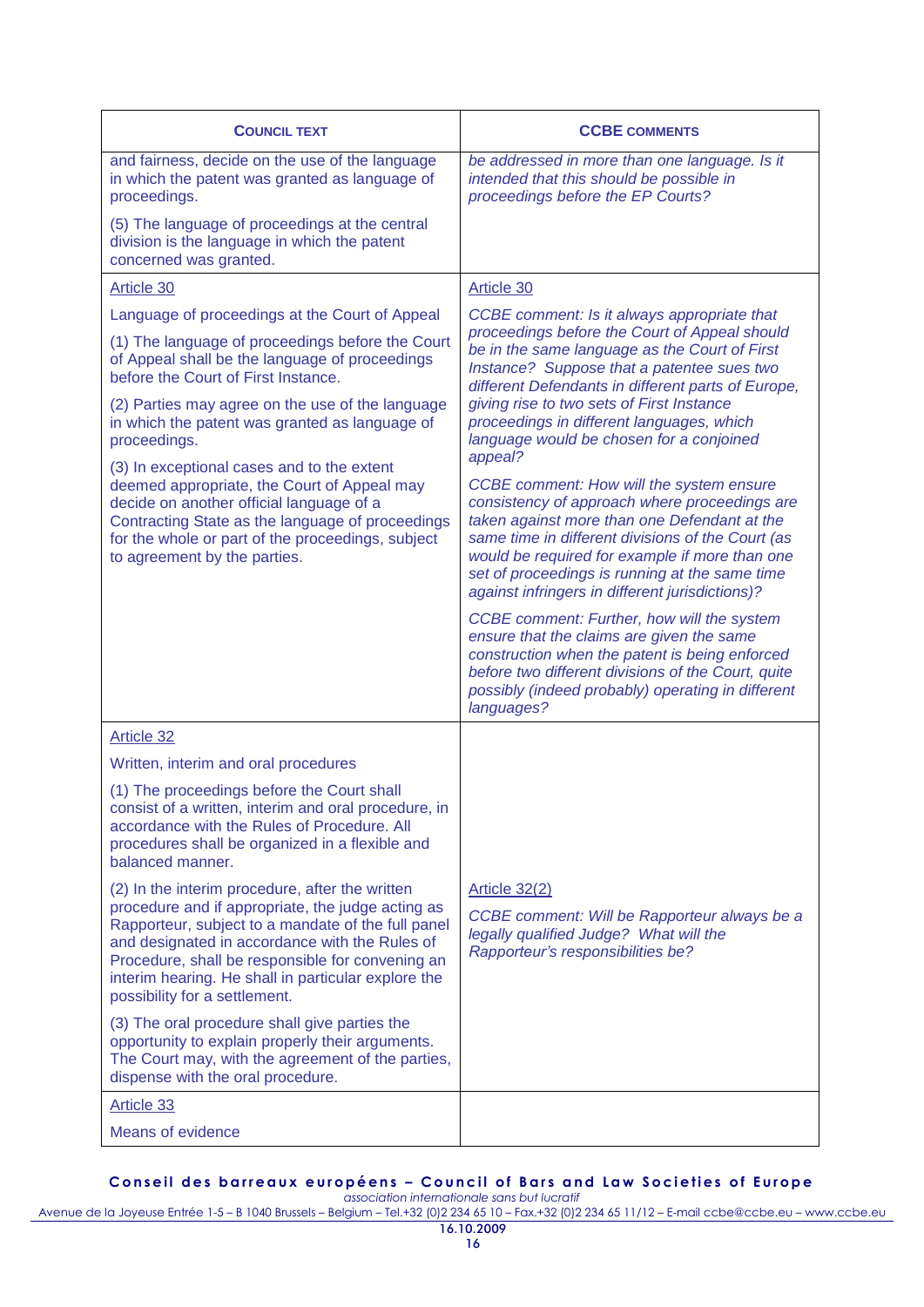| <b>COUNCIL TEXT</b>                                                                                                                                                                                                                                                                                                                                                                            | <b>CCBE COMMENTS</b>                                                                                                                                                                                                                                                                                                                                                                                                                                                                                                                                                                                                                                                                                                                                                                                                                                                                                                                                                                                                   |
|------------------------------------------------------------------------------------------------------------------------------------------------------------------------------------------------------------------------------------------------------------------------------------------------------------------------------------------------------------------------------------------------|------------------------------------------------------------------------------------------------------------------------------------------------------------------------------------------------------------------------------------------------------------------------------------------------------------------------------------------------------------------------------------------------------------------------------------------------------------------------------------------------------------------------------------------------------------------------------------------------------------------------------------------------------------------------------------------------------------------------------------------------------------------------------------------------------------------------------------------------------------------------------------------------------------------------------------------------------------------------------------------------------------------------|
| (1) In proceedings before the Court, the means of<br>giving or obtaining evidence shall include in<br>particular the following:<br>(a) hearing the parties;<br>(b) requests for information;<br>(c) production of documents;<br>(d) hearing witnesses;<br>(e) opinions by experts;<br>(f) nspection;<br>(g) comparative tests or experiments;<br>(h) sworn statements in writing (affidavits). | <b>Article 33(1)</b><br>CCBE comment: It may be noticed that this is a<br>non-exhaustive list of the means by which<br>evidence may be given. It is unclear why tests or<br>experiments are limited to those which are<br>"comparative". For example if it is asserted that<br>carrying out the prior art produces a particular<br>chemical compound (which falls within the claims<br>of a later patent) in what sense is that a<br>"comparative test". The role of procedure, but<br>also probably the attitude of Judges to the<br>desirability and extent of each type of evidence<br>here specified, will have a very significant impact<br>on the costs and timing of proceedings but also<br>on its acceptability to, for example, the<br>pharmaceutical industry, a large part of which is<br>American owned or run. Although arguably not<br>included in the non-exhaustive list, presumably<br>evidence obtained under the Hague Convention<br>is intended to be available to the Court. Is that<br>correct? |
| (2) The Rules of Procedure shall govern the<br>procedure for taking such evidence. Questioning<br>of witnesses and experts shall be under the<br>control of the Court and be limited to what is<br>necessary                                                                                                                                                                                   |                                                                                                                                                                                                                                                                                                                                                                                                                                                                                                                                                                                                                                                                                                                                                                                                                                                                                                                                                                                                                        |
| Article 35                                                                                                                                                                                                                                                                                                                                                                                     |                                                                                                                                                                                                                                                                                                                                                                                                                                                                                                                                                                                                                                                                                                                                                                                                                                                                                                                                                                                                                        |
| Order to produce evidence                                                                                                                                                                                                                                                                                                                                                                      |                                                                                                                                                                                                                                                                                                                                                                                                                                                                                                                                                                                                                                                                                                                                                                                                                                                                                                                                                                                                                        |
| (1) Where a party has presented reasonably<br>available evidence sufficient to support its claims<br>and has, in substantiating those claims, specified<br>evidence which lies in the control of the opposing<br>party or a third party, the Court may order that<br>party to produce such evidence. Such order shall<br>not result in an obligation of self-incrimination.                    | Article $35(1)$<br>CCBE comment: What is meant by self-<br>incrimination? Does self-incrimination involve the<br>risk of exposure to a penalty under the criminal<br>law only? If so, to which State or States should<br>the Court have regard in determining the criminal<br>law? And how great must be the risk of exposure<br>to a penalty before protection from self-<br>incrimination can be claimed?                                                                                                                                                                                                                                                                                                                                                                                                                                                                                                                                                                                                            |
| (2) On application by a party the Court may order,<br>under the same conditions as specified in<br>paragraph 1, the communication of banking,<br>financial or commercial documents under the<br>control of the opposing party.                                                                                                                                                                 |                                                                                                                                                                                                                                                                                                                                                                                                                                                                                                                                                                                                                                                                                                                                                                                                                                                                                                                                                                                                                        |
| Article 35a                                                                                                                                                                                                                                                                                                                                                                                    |                                                                                                                                                                                                                                                                                                                                                                                                                                                                                                                                                                                                                                                                                                                                                                                                                                                                                                                                                                                                                        |
| Order to preserve evidence and to inspect<br>property                                                                                                                                                                                                                                                                                                                                          |                                                                                                                                                                                                                                                                                                                                                                                                                                                                                                                                                                                                                                                                                                                                                                                                                                                                                                                                                                                                                        |
| (1) The Court may, even before the<br>commencement of proceedings on the merits of<br>the case, on application by a party who has<br>presented reasonably available evidence to<br>support the claim that the patent right has been                                                                                                                                                            |                                                                                                                                                                                                                                                                                                                                                                                                                                                                                                                                                                                                                                                                                                                                                                                                                                                                                                                                                                                                                        |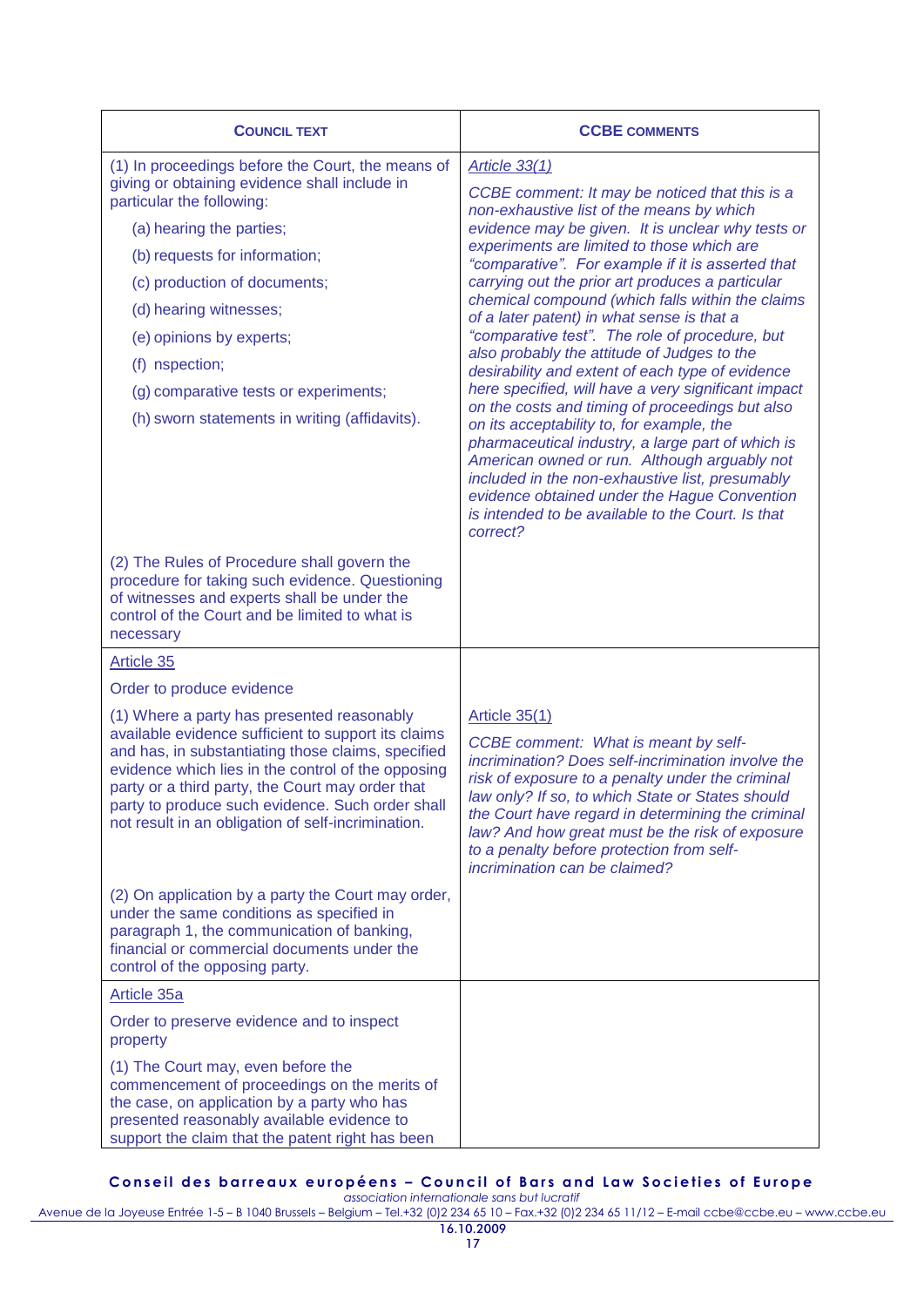| <b>COUNCIL TEXT</b>                                                                                                                                                                                                                                                                                                                                                                                                                                                                                                | <b>CCBE COMMENTS</b>                                                                          |
|--------------------------------------------------------------------------------------------------------------------------------------------------------------------------------------------------------------------------------------------------------------------------------------------------------------------------------------------------------------------------------------------------------------------------------------------------------------------------------------------------------------------|-----------------------------------------------------------------------------------------------|
| infringed or is about to be infringed, order prompt<br>and effective provisional measures to preserve<br>relevant evidence in respect of the alleged<br>infringement.                                                                                                                                                                                                                                                                                                                                              |                                                                                               |
| (2) Such measures may include the detailed<br>description, with or without the taking of samples,<br>or the physical seizure of the infringing goods,<br>and, in appropriate cases, the materials and<br>implements used in the production and/or<br>distribution of these goods and the documents<br>relating thereto.                                                                                                                                                                                            |                                                                                               |
| (2a) The inspection of the premises shall be<br>conducted by a person appointed by the Court in<br>accordance with the Rules of Procedure.                                                                                                                                                                                                                                                                                                                                                                         |                                                                                               |
| (3) At the inspection of the premises the<br>requesting party shall not be present itself but<br>may be represented by an independent<br>professional practitioner whose name has to be<br>specified in the Court's order.                                                                                                                                                                                                                                                                                         | Article 35a(3)<br><b>CCBE</b> comment: What is an "independent<br>professional practitioner"? |
| (4) The measures shall be taken, if necessary<br>without the other party having been heard, in<br>particular where any delay is likely to cause<br>irreparable harm to the proprietor of the patent, or<br>where there is a demonstrable risk of evidence<br>being destroyed.                                                                                                                                                                                                                                      |                                                                                               |
| (5) Where measures to preserve evidence are<br>adopted without the other party having been<br>heard, the parties affected shall be given notice,<br>without delay and at the latest immediately after<br>the execution of the measures. A review,<br>including a right to be heard, shall take place<br>upon request of the parties affected with a view to<br>deciding, within a reasonable period after the<br>notification of the measures, whether the<br>measures shall be modified, revoked or<br>confirmed. |                                                                                               |
| 6) The Court shall ensure that the measures to<br>preserve evidence are revoked or otherwise<br>cease to have effect, upon request of the<br>defendant, without prejudice to the damages<br>which may be claimed, if the applicant does not<br>initiate, within a period not exceeding 31 calendar<br>days, proceedings leading to a decision on the<br>merits of the case before the Court.                                                                                                                       |                                                                                               |
| (7) Where the measures to preserve evidence<br>are revoked, or where they lapse due to any act<br>or omission by the applicant, or where it is<br>subsequently found that there has been no<br>infringement or threat of infringement of the<br>patent right, the Court may order the applicant,<br>upon request of the defendant, to provide the<br>defendant appropriate compensation for any                                                                                                                    |                                                                                               |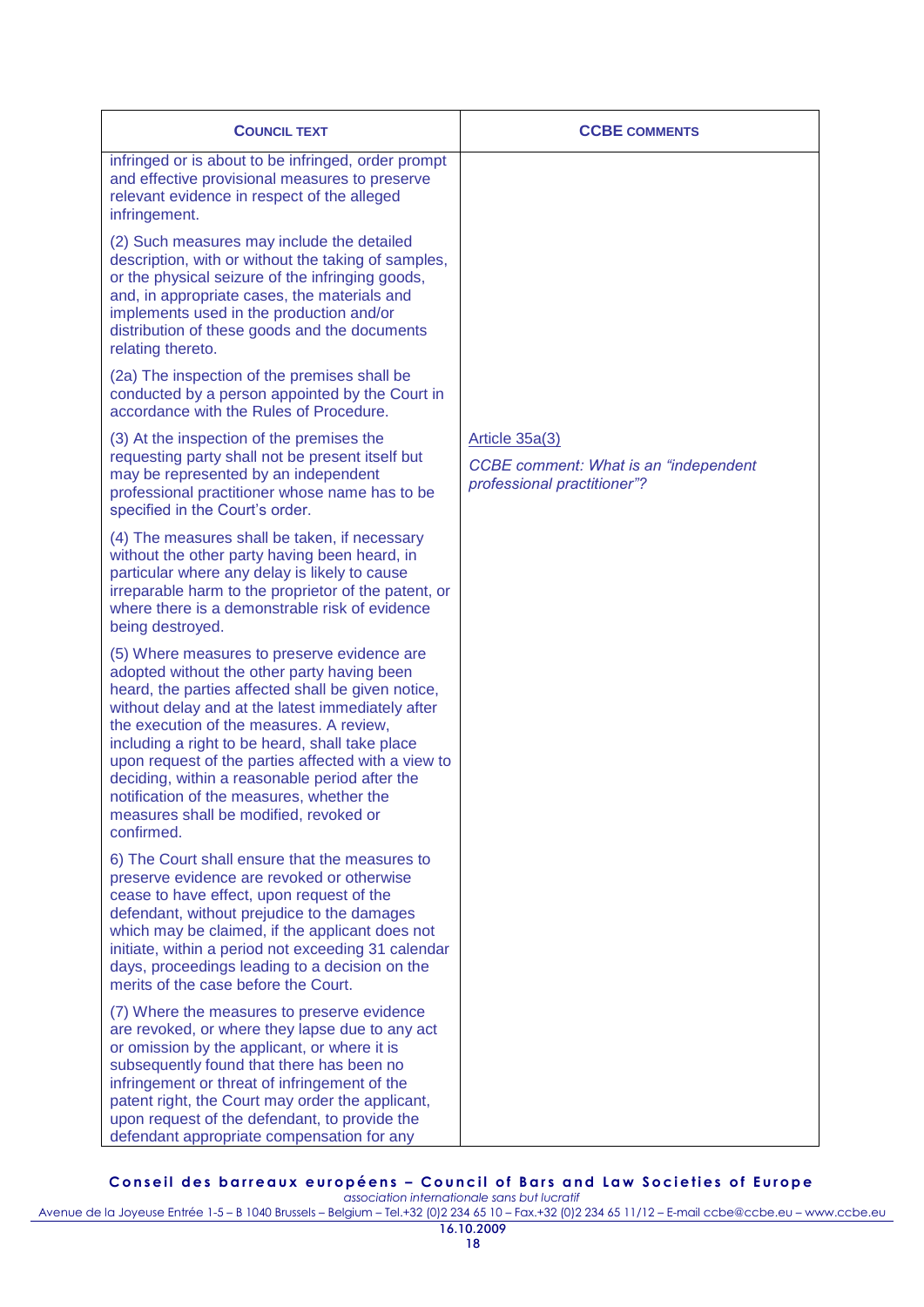| <b>COUNCIL TEXT</b>                                                                                                                                                                                                                                                                                                                         | <b>CCBE COMMENTS</b>                                                                                                                                                                                                       |
|---------------------------------------------------------------------------------------------------------------------------------------------------------------------------------------------------------------------------------------------------------------------------------------------------------------------------------------------|----------------------------------------------------------------------------------------------------------------------------------------------------------------------------------------------------------------------------|
| injury caused by those measures.                                                                                                                                                                                                                                                                                                            |                                                                                                                                                                                                                            |
| Article 35b                                                                                                                                                                                                                                                                                                                                 | <b>Article 35b</b>                                                                                                                                                                                                         |
| <b>Freezing orders</b><br>The Court may order a party to refrain from<br>removing from its jurisdiction any assets located<br>there, or from dealing in any assets, whether<br>located within its jurisdiction or not.                                                                                                                      | <b>CCBE</b> comment: Provisions similar to those<br>found in Art.35a, paragraphs 4 to 7 (with<br>appropriate modifications) should apply in the<br>case of Freezing Orders.                                                |
| Article 36                                                                                                                                                                                                                                                                                                                                  | Article 36                                                                                                                                                                                                                 |
| <b>Court experts</b>                                                                                                                                                                                                                                                                                                                        | CCBE comment: The precise role to be played by                                                                                                                                                                             |
| (1) Without prejudice to the possibility for the<br>parties to produce expert evidence, the Court<br>may at any time appoint court experts in order to<br>provide expertise for specific aspects of the case.<br>The Court shall provide to the court expert<br>appointed in a case all information necessary to<br>give his expert advice. | a Court expert (particularly in this system which<br>also has technically qualified judges) requires<br>careful thought.                                                                                                   |
| (2) To this end, an indicative list of experts shall<br>be drawn up by the Court in accordance with the<br>Rules of Procedure and kept by the Registrar.                                                                                                                                                                                    |                                                                                                                                                                                                                            |
| (3) The court experts shall guarantee<br>independence and impartiality. Rules governing<br>conflicts of interest applicable to judges shall by<br>analogy apply to court experts.                                                                                                                                                           |                                                                                                                                                                                                                            |
| (4) Expert advice given to the Court shall be<br>made available to the parties who shall have the<br>possibility to comment on the advice given.                                                                                                                                                                                            |                                                                                                                                                                                                                            |
| Article 39                                                                                                                                                                                                                                                                                                                                  |                                                                                                                                                                                                                            |
| Power to order the communication of information                                                                                                                                                                                                                                                                                             |                                                                                                                                                                                                                            |
| (1) The Court may, in response to a justified and<br>proportionate request of the plaintiff and in<br>accordance with the Rules of Procedure, order an<br>alleged infringer to inform the plaintiff of:                                                                                                                                     | Article 39(1)<br>CCBE comment: Provisions similar to those<br>found in Art.35a, paragraphs 4 to 7 (with<br>appropriate modifications) should apply in the<br>case of orders requiring the communication of<br>information. |
| (a) the origin and distribution channels of the<br>infringing goods or processes;                                                                                                                                                                                                                                                           |                                                                                                                                                                                                                            |
| (b) the quantities produced, manufactured,<br>delivered, received or ordered, as well as<br>the price obtained for the goods in<br>question; and                                                                                                                                                                                            |                                                                                                                                                                                                                            |
| (c) the identity of any third person involved in<br>the production or distribution of infringing<br>goods or in the use of an infringing<br>process.                                                                                                                                                                                        |                                                                                                                                                                                                                            |
| (2) The Court may, in accordance with the Rules<br>of Procedure, also order any other person who,<br>on a commercial scale:                                                                                                                                                                                                                 |                                                                                                                                                                                                                            |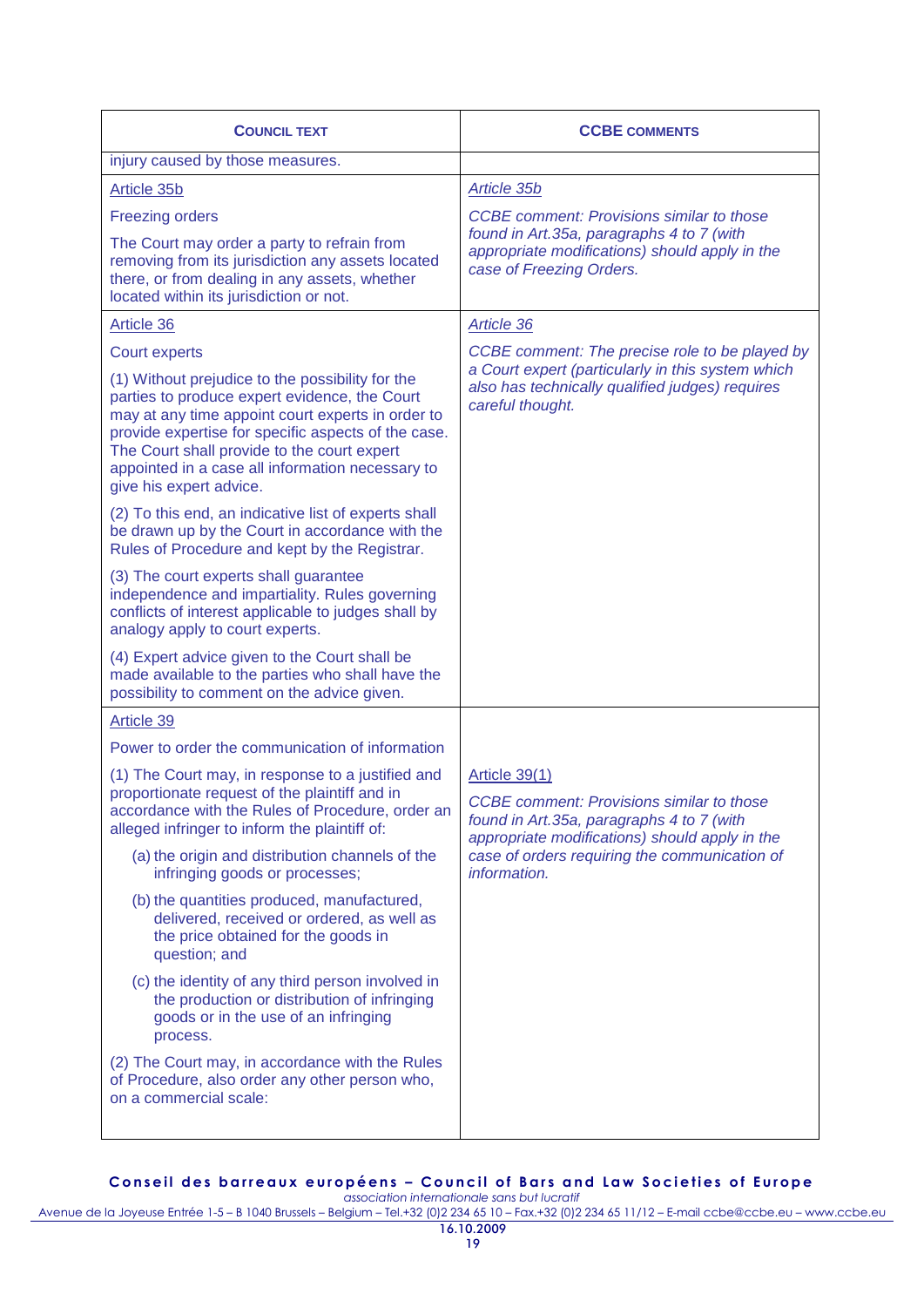| <b>COUNCIL TEXT</b>                                                                                                                                                                                                                                                                                                                                                                                                                                                    | <b>CCBE COMMENTS</b>                                                                                                                                                                                                                                                                                                                                                                                                    |
|------------------------------------------------------------------------------------------------------------------------------------------------------------------------------------------------------------------------------------------------------------------------------------------------------------------------------------------------------------------------------------------------------------------------------------------------------------------------|-------------------------------------------------------------------------------------------------------------------------------------------------------------------------------------------------------------------------------------------------------------------------------------------------------------------------------------------------------------------------------------------------------------------------|
| (a) was found in the possession of infringing<br>goods or in the use of an infringing<br>process;<br>(b) was found to be providing services used in<br>infringing activities; or<br>(c) was indicated by the person referred to in<br>(a) or (b) as being involved in the<br>production, manufacture or distribution of<br>the goods or processes or in the provision<br>of the services, to provide the plaintiff with<br>the information referred to in paragraph 1. | <b>Article 39(2)(a)</b><br><b>CCBE</b> comment: Presumably this is meant to be<br>a reference to "allegedly" infringing goods and<br>processes.                                                                                                                                                                                                                                                                         |
| Article 41                                                                                                                                                                                                                                                                                                                                                                                                                                                             | Article 41                                                                                                                                                                                                                                                                                                                                                                                                              |
| Award of damages<br>(1) The Court may, at the request of the injured<br>party, order the infringer who knowingly, or with<br>reasonable grounds to know, engaged in a patent<br>infringing activity, to pay the injured party<br>damages appropriate to the prejudice actually<br>suffered as a result of the infringement.                                                                                                                                            | CCBE comment: Art. 13(1) of the IP Enforcement<br>Directive provides that the payment of damages<br>is mandatory in the circumstances envisaged in<br>Art.41(1) of the draft Agreement. However<br>Art.41(1) uses the word "may" which suggests<br>that the relief is discretionary under the draft<br>Agreement. Is this intended?                                                                                     |
| (2) The injured party shall, to the extent possible,<br>be restored in the position it would have been in if<br>no infringement had taken place. The infringer<br>shall not benefit from the infringement. However,<br>damages shall not be punitive.                                                                                                                                                                                                                  |                                                                                                                                                                                                                                                                                                                                                                                                                         |
| (3) When the Court sets the damages:                                                                                                                                                                                                                                                                                                                                                                                                                                   |                                                                                                                                                                                                                                                                                                                                                                                                                         |
| (a) it shall take into account all appropriate<br>aspects, such as the negative economic<br>consequences, including lost profits, which<br>the injured party has suffered, any unfair<br>profits made by the infringer and, in<br>appropriate cases, elements other than<br>economic factors, such as the moral<br>prejudice caused to the injured party by the<br>infringement; or                                                                                    | Article $41(3)(a)$<br><b>CCBE</b> comment: It is interesting that whereas<br>many people assumed that the enforcement<br>directive's references to moral prejudice were<br>directed at other IP rights such as trademarks<br>and copyright, the Commission appear to<br>consider that patent infringement may give rise to<br>moral prejudice appropriately compensated with<br>money. In what circumstances would such |
| (b) as an alternative to (a), it may, in<br>appropriate cases, set the damages as a<br>lump sum on the basis of elements such as<br>at least the amount of the royalties or fees<br>which would have been due if the infringer<br>had requested authorisation to use the<br>patent in question.                                                                                                                                                                        | prejudice arise?                                                                                                                                                                                                                                                                                                                                                                                                        |
| (4) Where the infringer did not knowingly or with<br>reasonable grounds to know engage in infringing<br>activity, the Court may order the recovery of<br>profits or the payment of compensation.                                                                                                                                                                                                                                                                       | <b>CCBE</b> comment: In the circumstances envisaged<br>in Art.41(4), the relief is in the Court's discretion.<br>This is consistent with Art. 13(2) of the IP<br>Enforcement Directive. However upon what<br>principles is the Court supposed to act when<br>exercising its discretion? When should relief be<br>granted? And when should it be refused?                                                                |